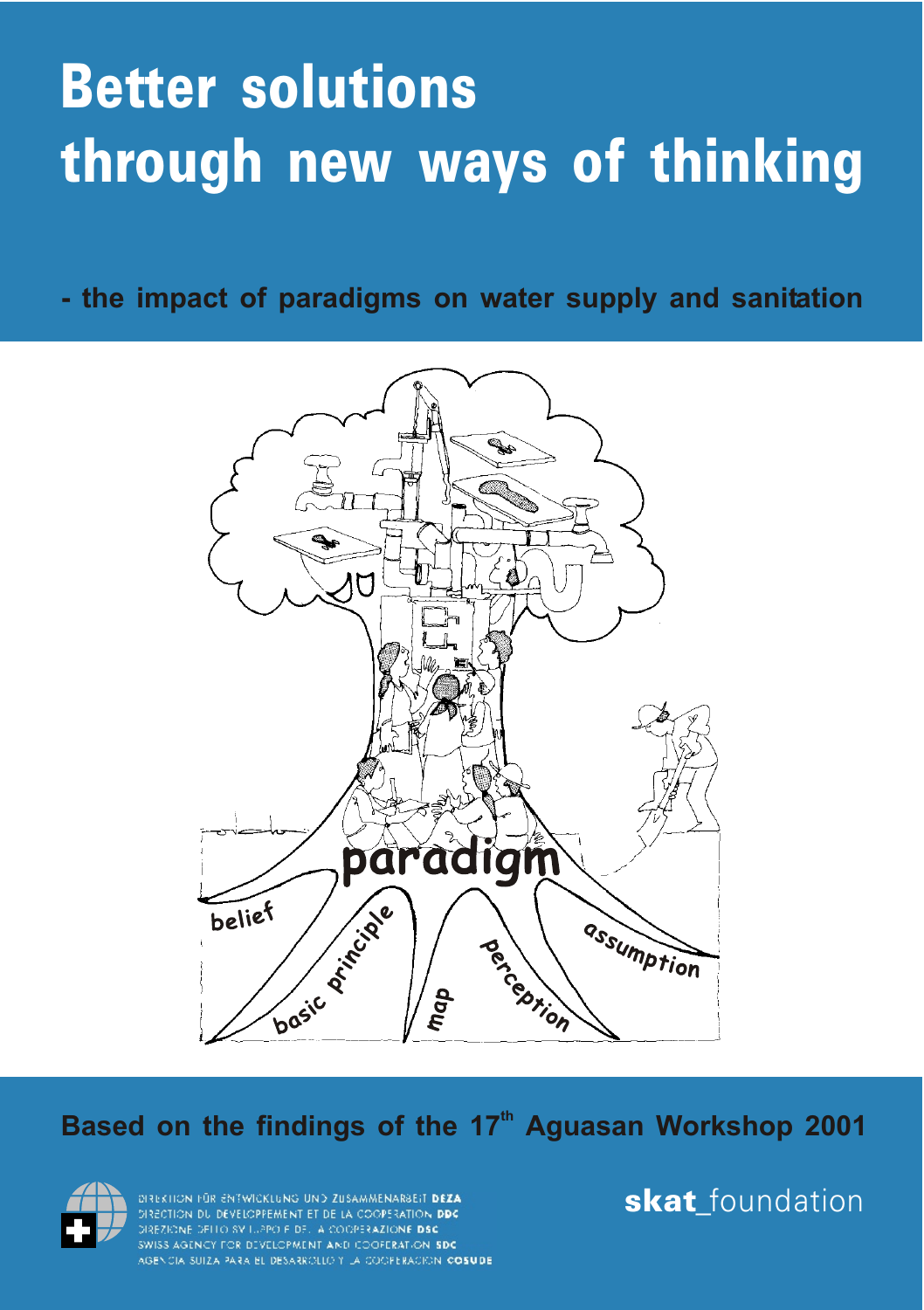## **Better solutions through new ways of thinking**

- the impact of paradigms on water supply and sanitation

How do paradigms - mindsets, beliefs and assumptions affect the planning and management of water and environmental sanitation projects?

By looking at the roots of our thinking can we find better solutions?

Based on the findings of the 17<sup>th</sup> Aguasan Workshop 2001



DIREKTION FÜR ENTWICKLUNG UND ZUSAMMENARBEIT DEZA DIRECTION DU DEVELOPPEMENT ET DE LA COOPERATION DDC DIREZIONE DELLO SVILUPPO E DELLA COOPERAZIONE DSC SWISS AGENCY FOR DEVELOPMENT AND COOPERATION SDC AGENCIA SUIZA PARA EL DESARROLLO Y LA COOPERACION COSUDE *skat* foundation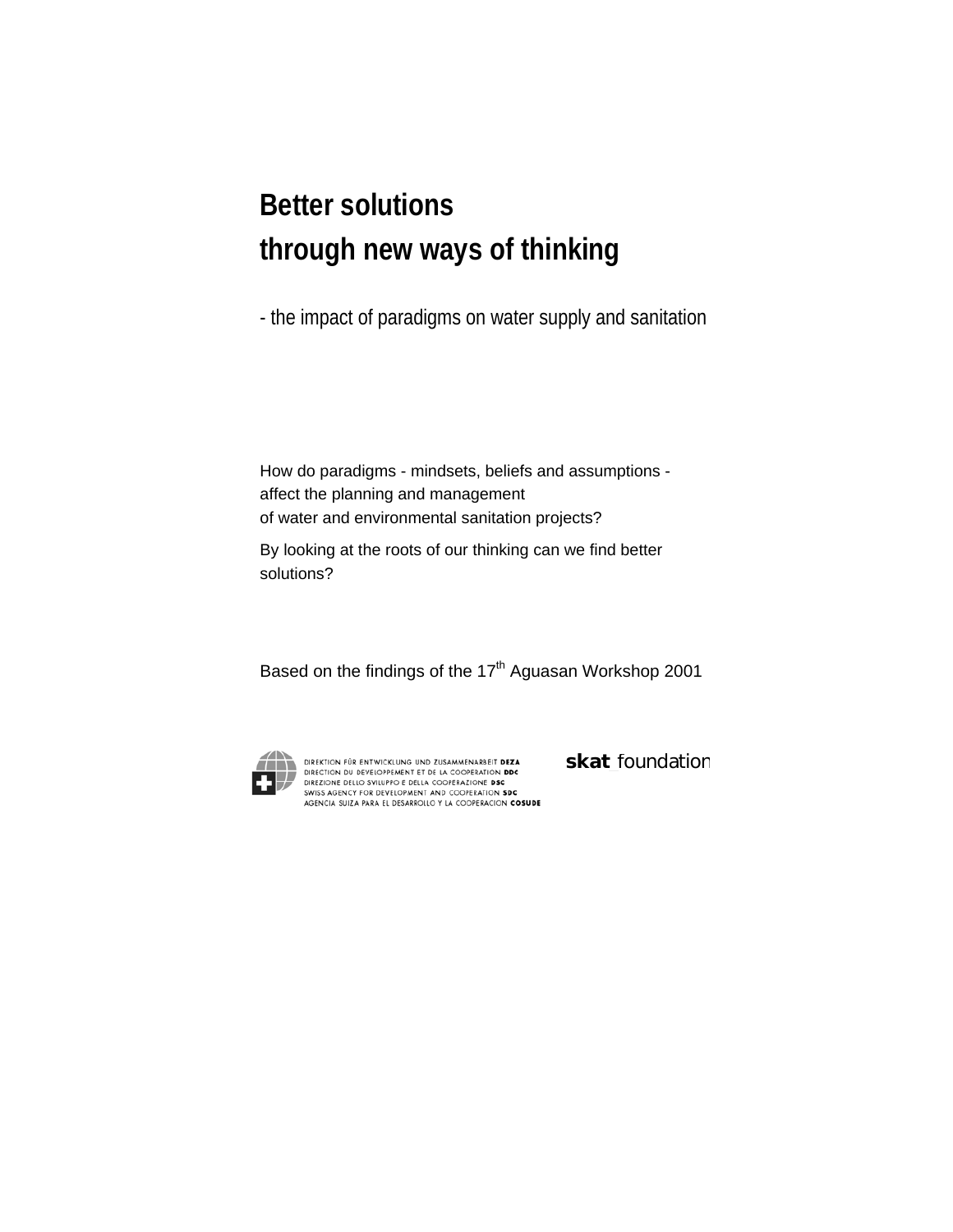#### **Impressum**

| Workshop preparation team | Armon Hartmann, SDC                                                                                      |  |  |  |  |
|---------------------------|----------------------------------------------------------------------------------------------------------|--|--|--|--|
| - workshop concept        | Karl Wehrle, Skat Consulting                                                                             |  |  |  |  |
|                           | Franz Gähwiler, Helvetas                                                                                 |  |  |  |  |
|                           | Martin Wegelin, EAWAG                                                                                    |  |  |  |  |
| Resource person           |                                                                                                          |  |  |  |  |
| - thematic input          | <b>Flisabeth Stern</b>                                                                                   |  |  |  |  |
| Workshop facilitator      | Tonino Zellweger, LBL                                                                                    |  |  |  |  |
| Compiled by               | Adrian Coad, Skat Consulting                                                                             |  |  |  |  |
| Cover drawing             | Dorsi Germann                                                                                            |  |  |  |  |
| Published by              | The Skat Foundation, St Gallen, Switzerland                                                              |  |  |  |  |
| on behalf of              | The Swiss Agency for Development and<br>Cooperation (SDC), Bern, Switzerland                             |  |  |  |  |
| <b>First edition</b>      | 2002                                                                                                     |  |  |  |  |
| <b>ISBN</b>               | 3-908156-04-1                                                                                            |  |  |  |  |
|                           | The preparation and printing of this publication<br>has been financed by SDC and the Skat<br>Foundation. |  |  |  |  |

The contents of this booklet have been based on the 17<sup>th</sup> Aguasan Workshop, which was held in Gersau, Switzerland in June 2001. A more complete record of that workshop is provided in a report entitled "From Sector Reform to Sector Revolution", (see Annex 1).



The Swiss Agency for Development and Cooperation (SDC), Social Development Division, Freiburgstrasse 130, CH – 3003 Bern, Switzerland

| skat foundation | Vadianstrasse 42, CH - 9000 St Gallen, Switzerland |
|-----------------|----------------------------------------------------|
|                 | info@skat.ch: URL: www.skat.ch                     |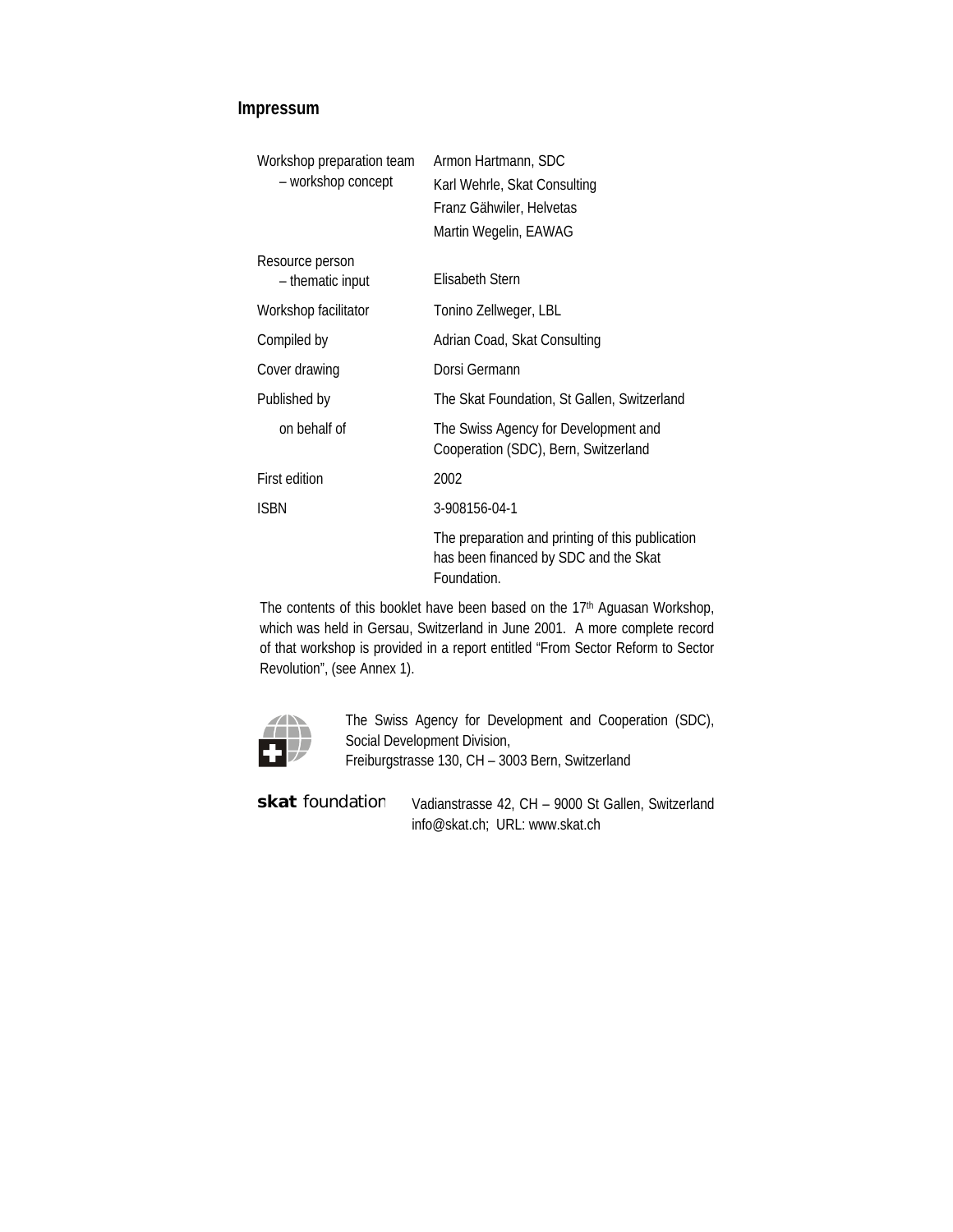### **List of contents**

| 1 <sub>1</sub>     |                                                                    |  |
|--------------------|--------------------------------------------------------------------|--|
| 1.1                |                                                                    |  |
| 1.2                |                                                                    |  |
| 1.3                |                                                                    |  |
| 1.4                |                                                                    |  |
| 2.                 |                                                                    |  |
| 2.1                |                                                                    |  |
| 2.2                | Paradigms in development co-operation, especially concerning water |  |
| 3.                 |                                                                    |  |
| 3.1                |                                                                    |  |
| 3.2                |                                                                    |  |
| 3.3                |                                                                    |  |
|                    |                                                                    |  |
| 4.                 |                                                                    |  |
| 4.1                | Case 1 - Twenty-five years of water supply in Cameroon  18         |  |
| 4.2                |                                                                    |  |
| 4.3                |                                                                    |  |
| 4.4                |                                                                    |  |
| 4.5                |                                                                    |  |
| 5.                 |                                                                    |  |
| 5.1                |                                                                    |  |
| 5.2                |                                                                    |  |
| 5.3                |                                                                    |  |
| 5.4                |                                                                    |  |
| Annex <sub>1</sub> | More information about the Aguasan Workshop  34                    |  |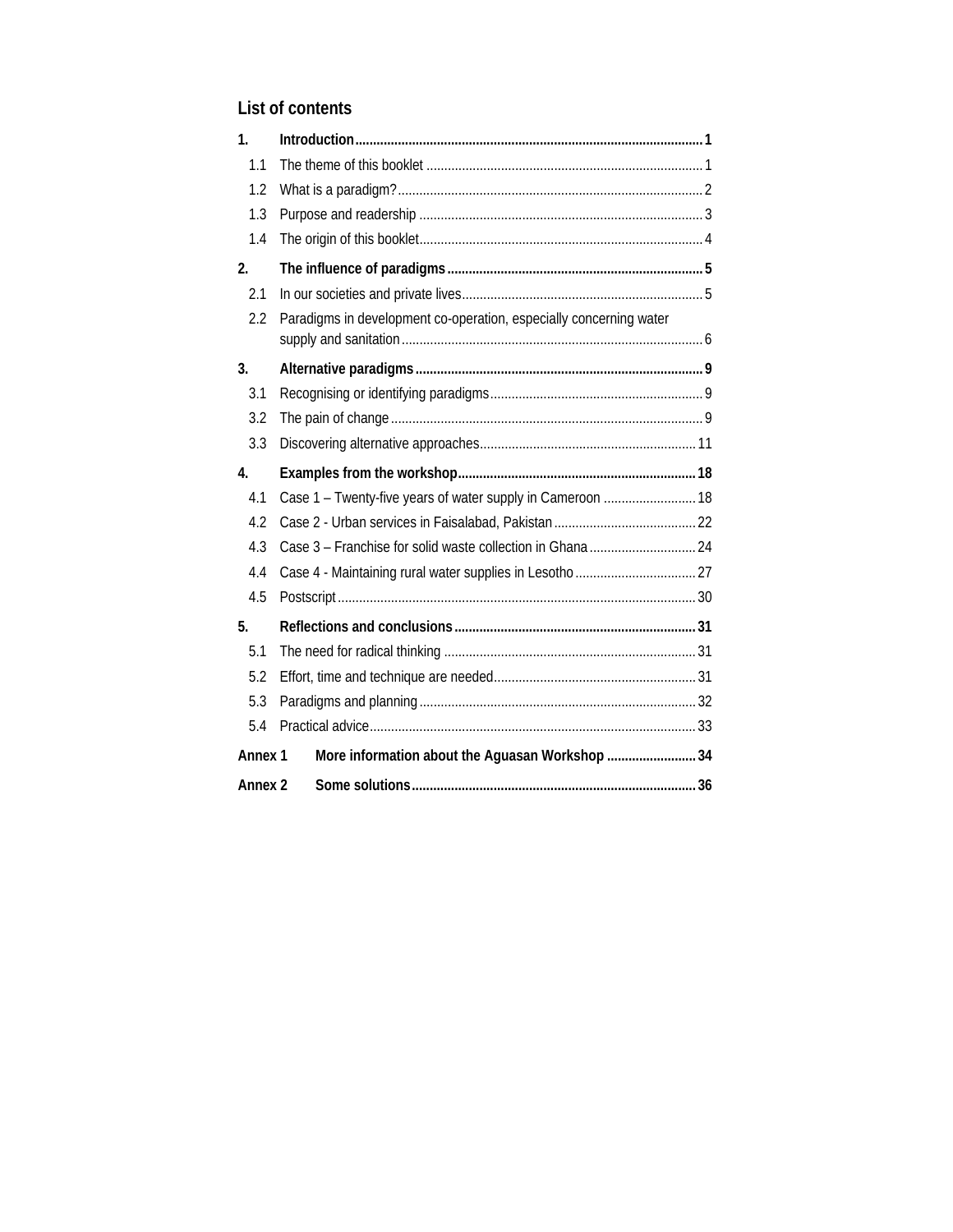#### <span id="page-4-0"></span>**1. Introduction**

#### **1.1 The theme of this booklet**

This booklet focuses on some of our basic beliefs – beliefs that relate to water supply and sanitation. It concerns the impact that our beliefs and understandings can have on the way in which we plan water supply and sanitation projects. It suggests that by changing some of these basic beliefs we might become more effective in meeting the huge international needs for improved water and sanitation services. There is no doubt that there have been impressive and dedicated efforts in this sector, and that they have resulted in affordable and sustainable services becoming available to millions of people each year, but universal coverage is still far off. It is estimated<sup>1</sup> that world-wide, 1.1 billion people do not have access to a safe and convenient water supply, and 2.4 billion lack suitable sanitation. It may be that a new approach to planning could result in an acceleration of the rate at which adequate quantities of safe water, and acceptable sanitation systems, are made available to people who are currently without.

These fundamental beliefs are compared to the roots of a tree. Roots are usually not exposed or obvious, but they determine the type of the tree, the height that it can reach, and the stability of the tree in adverse conditions such as drought and high winds. We all have beliefs upon which we base our decisions and our plans. Often we are hardly conscious of these beliefs. Perhaps they are widely accepted by all around us and so they are never questioned or challenged – we can imagine that a pine tree in the middle of a pine plantation is not aware that oak trees exist. But just as underground roots anchor and nourish a tree, so our beliefs are important because they shape and perhaps restrict our thinking and our planning. This booklet argues that our basic beliefs and understandings influence the way we plan and manage water and sanitation projects and operations, and it suggests how we can become more aware of these links.

 $\overline{\phantom{a}}$ 

<span id="page-4-1"></span><sup>1</sup> Figures for the year 2000 in *Global Water Supply and Sanitation Assessment; 2000 Report*; World Health Organisation, UNICEF and the Water Supply and Sanitation Collaborative Council.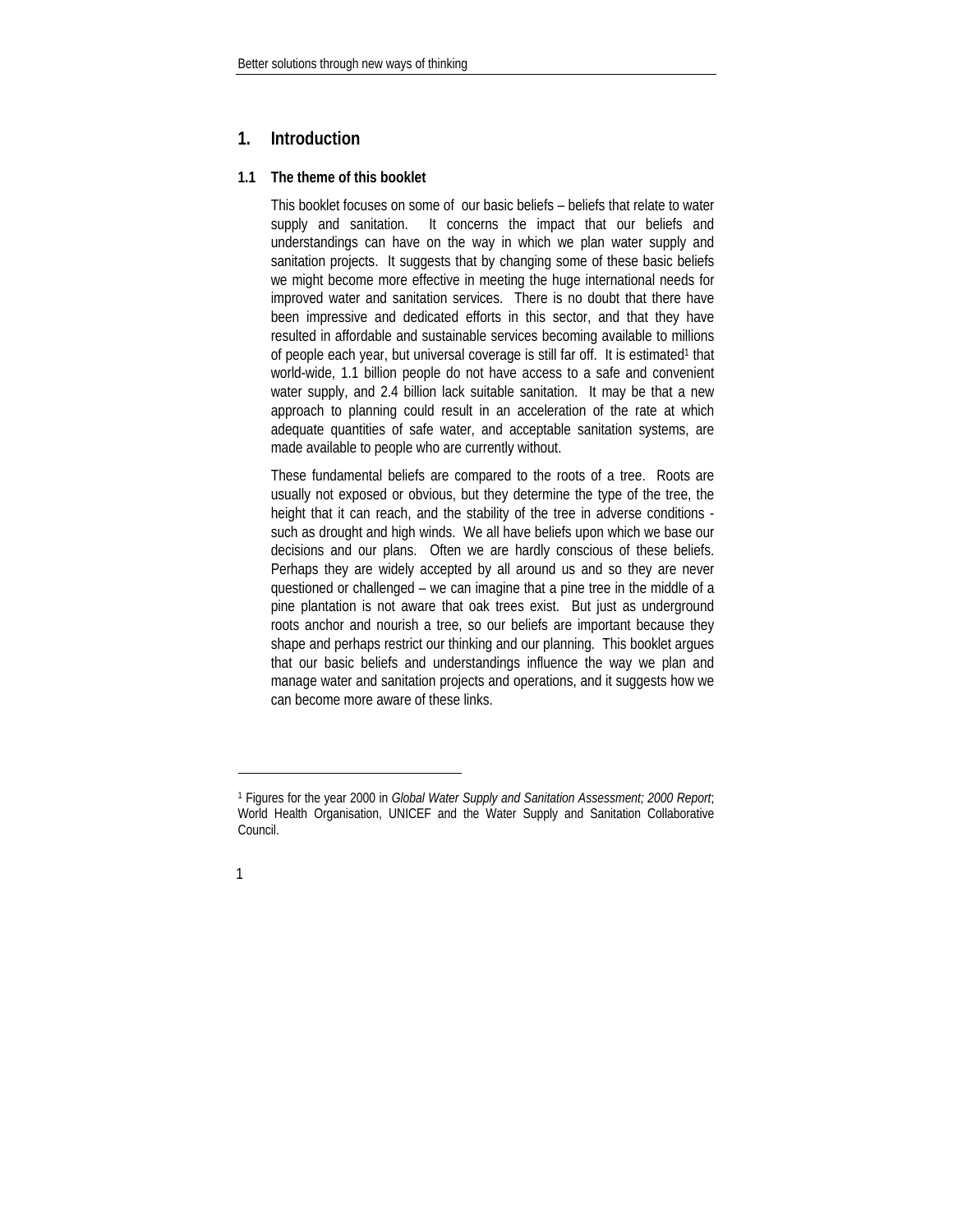<span id="page-5-0"></span>To use a similar analogy, our assumptions are like the foundations upon which we build. Just as a structure that is well designed and constructed is still unsafe if it is built on bad foundations, so plans and procedures that are developed with perfect logic may be unsuccessful if the basic assumptions that they are built on are inadequate.

With the overall goal of improving water and sanitation coverage, and not forgetting the desire of many individuals to be more successful and effective in their own work, a workshop was organised by the Aguasan network to explore the questions of beliefs, assumptions and paradigms, in connection with water supply and sanitation projects.

#### **1.2 What is a paradigm?**

*Paradigm* is an important word in this booklet. Webster's Third Dictionary defines a paradigm as a model, an example or a pattern. In addition to this, the following terms - which may sometimes be regarded as synonyms for *paradigm* - may help to explain how this word is used in this booklet:

- belief a paradigm is a picture of reality that we accept without necessarily having tested it in an objective way;
- fundamental principle or world view a paradigm is a way of understanding or interpreting our experiences and it provides the basis for our actions and reactions;
- metaphor we use paradigms to represent reality, using concepts that are easy to grasp as a representation of a reality that is more elusive or complex;
- map a reliable representation of reality that can be used to help us arrive at desired goals

We are not necessarily aware of the paradigms that shape our plans and actions, just as roots are hidden, but their influence is great.

A paradigm that will guide the preparation of this booklet is that using examples helps us to communicate and understand. Therefore, the reader will find frequent use of examples in this publication, drawn from both personal and professional life.

In the next chapter a range of paradigms will be presented, but at this stage it may be useful to provide, as an example, one paradigm that has had a big impact on water supply: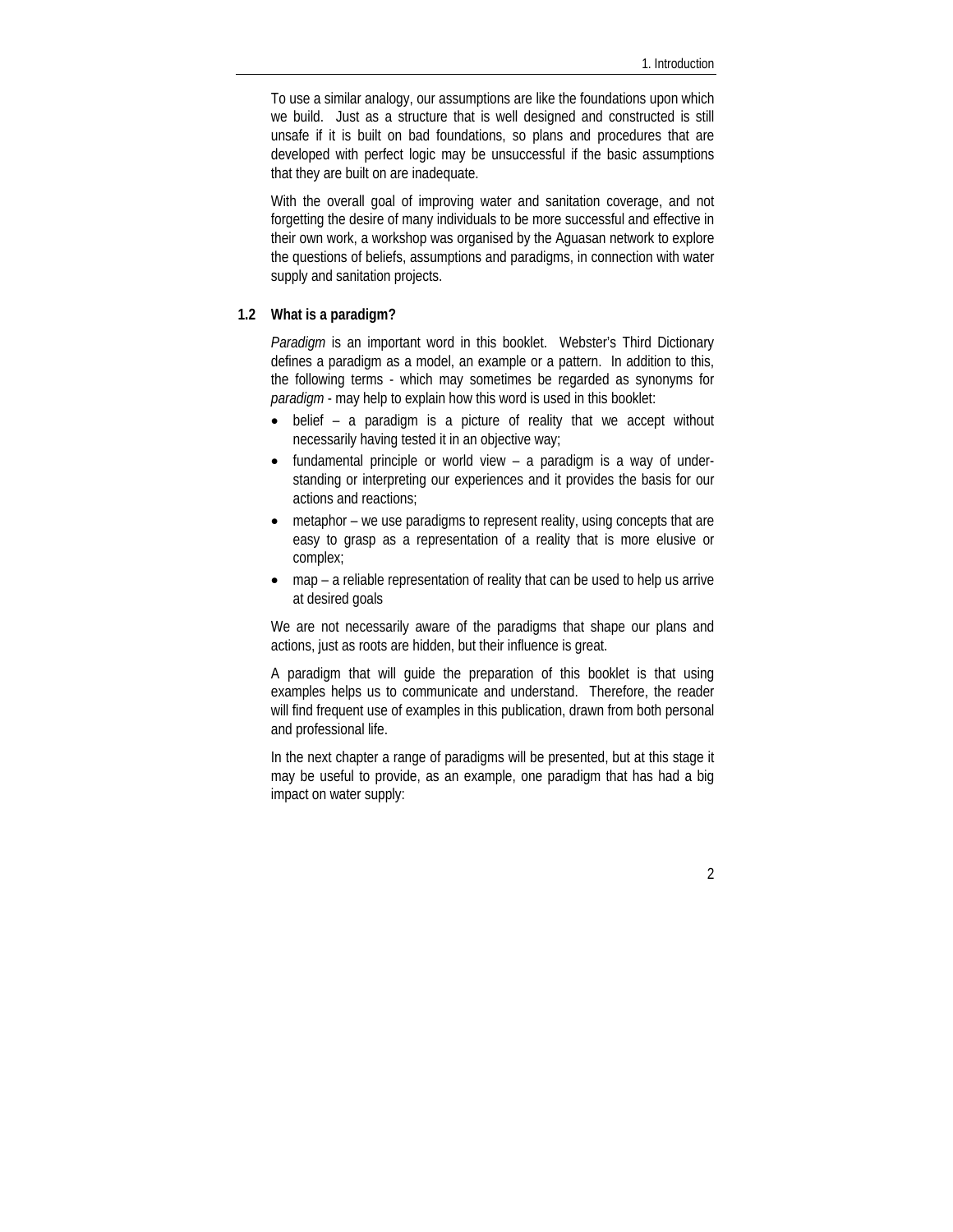*Water is a public good that should be supplied at no charge by the Government.* 

<span id="page-6-0"></span>Whilst there are fewer individuals and governments that accept this paradigm today, it illustrates clearly how a paradigm can shape policy, planning and delivery. This consideration of paradigms is not an academic exercise; it can have very practical and far-reaching repercussions.

In the field of development co-operation it is common for counterparts from different cultural, political and educational backgrounds to work together. If each counterpart assumes that the other operates according to his<sup>2</sup> own paradigms, the scene is set for many misunderstandings and frustrations. It is very helpful if each is aware of his own paradigms and those of his counterparts.

#### **1.3 Purpose and readership**

The purpose of this booklet is to persuade readers that it is worthwhile to spend some time looking at the reasons why we do what we do. It also aims to show ways in which we can examine our basic beliefs and consider whether alternatives to these beliefs might produce better results. If this booklet is effective, it will encourage us to uncover our own beliefs and assumptions, and to develop alternatives to what is familiar. Freeing ourselves from restrictive assumptions might make us more innovative and help us to find new solutions.

It is hoped that this booklet will be of interest to all who are involved in the planning and implementation of water supply and environmental sanitation improvements, especially those who really desire to become more effective in their work. Many of the points made relate to much broader issues and are also relevant outside the water and sanitation sector.

Just as a paradigm is never a complete representation of reality, but more like a map for a particular journey, so also this booklet cannot be seen as a complete treatment of the subject. It is an introduction, which, for some readers, will be only a first step to a more thorough understanding of the roles of paradigms in planning and management. The Workshop Report (details in

 $\overline{\phantom{a}}$ 

<span id="page-6-1"></span><sup>2</sup> For the sake of simplicity, the masculine pronouns *he*, *him* and *his* are used to refer to both women and men.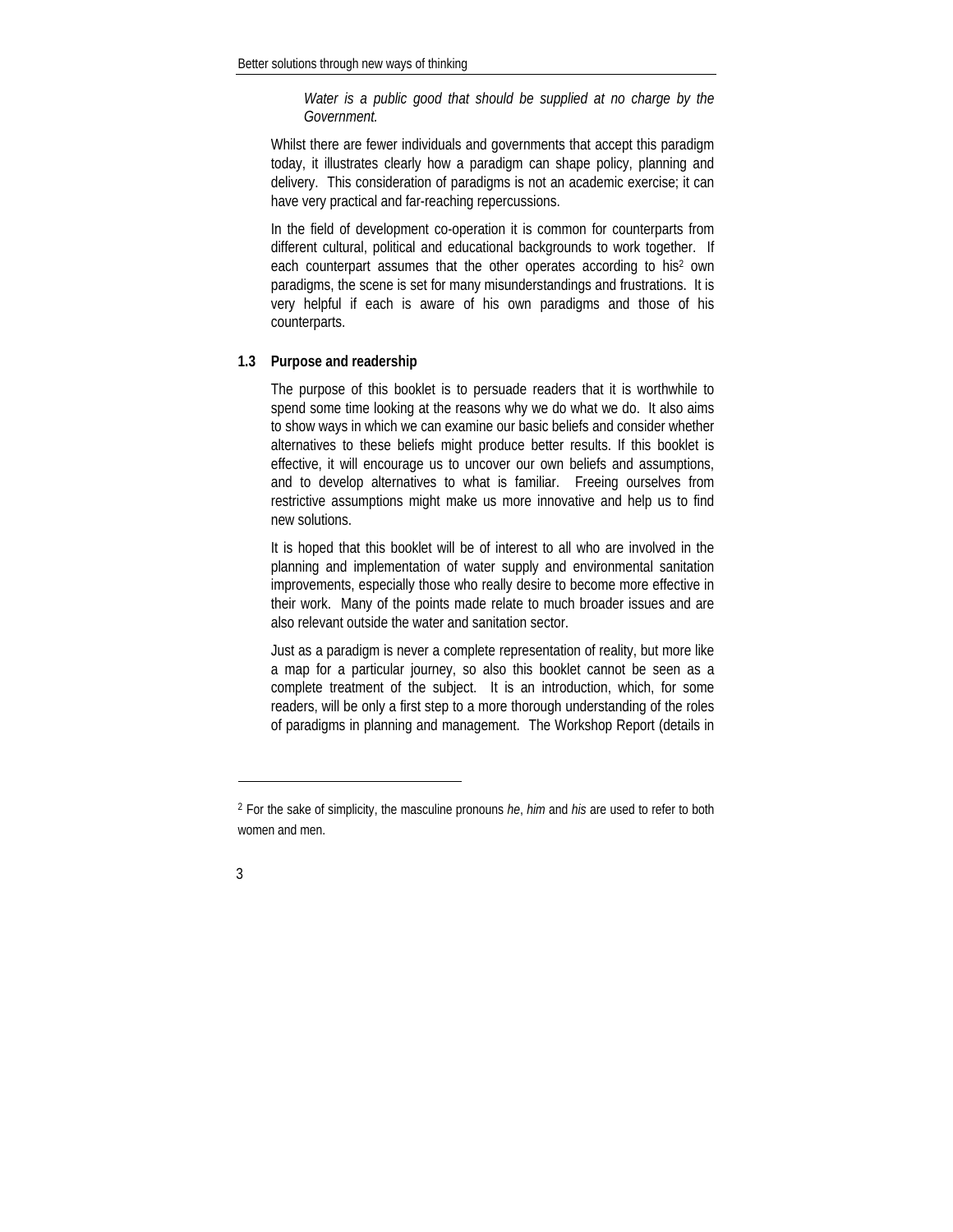Annex 1) gives more information for readers who wish to go deeper into this fascinating subject.

#### <span id="page-7-0"></span>**1.4 The origin of this booklet**

The source of the material in this booklet was an Aguasan workshop that was held in Switzerland in June 2001. The material was developed by means of an effective team effort.

The development of the concept and the preparation of this workshop called for conviction and vision in the workshop preparation group, since the theme was radically different from anything that had been attempted before. It would have been more comfortable and less risky to have been more conventional. The success of the workshop has vindicated this bold initiative.

The workshop was organised in two parts. In the first part, the Resource Person - Elisabeth Stern, a cultural anthropologist by training with years of experience in the university and business communities - presented the concepts that this booklet attempts to transmit. The information and ideas that she presented at the workshop were new and original, developed specifically for this event and purpose, and represent a new transdisciplinary synthesis. She made very effective use of anecdotes, examples, discussion and practical exercises.

In the second part of the workshop, four case studies were presented and used as examples, so that participants could practise using the methods that had been taught and could investigate the relevance of these new approaches to the planning and managing of water and sanitation projects.

The workshop was moderated by Tonino Zellweger, whose skilful and thorough approach forged the participants into an effective team.

The preparation stages of the workshop and the actual event were sponsored by the Swiss Agency for Development and Cooperation. SKAT took the leadership in the planning and organisation.

If this booklet is effective, it will be because of these contributions and efforts.

More information about the workshop is provided in Annex 1.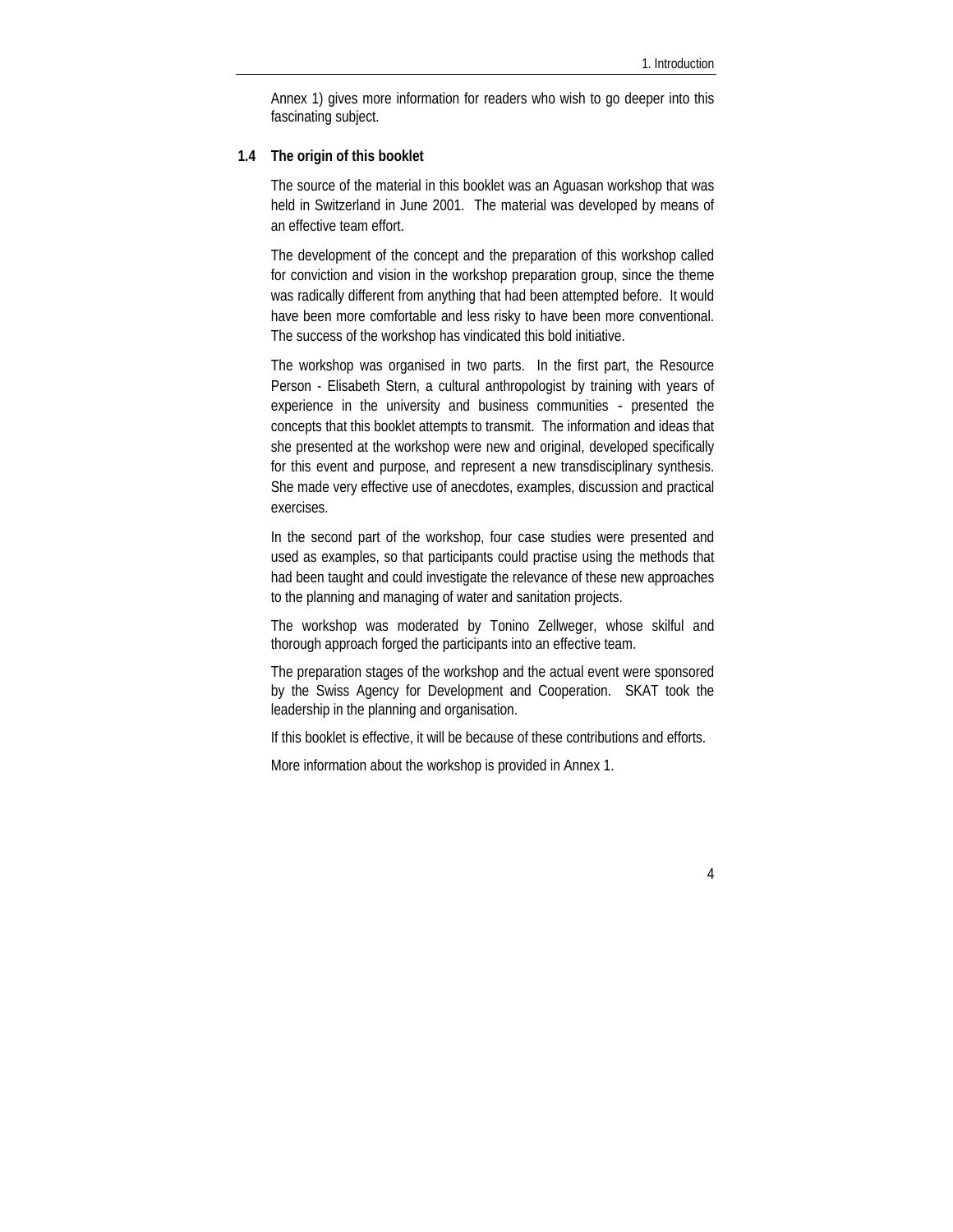#### <span id="page-8-0"></span>**2. The influence of paradigms**

#### **2.1 In our societies and private lives**

We may often be unaware of some of the paradigms that influence our individual lives within our societies, because the same paradigms are accepted by other people all around us and so we are not challenged or encouraged to examine or question our basic beliefs. Living and working in a different culture may expose our previously hidden beliefs, when we are faced with different understandings, interpretations or road maps.

Changing, or even challenging, a paradigm can be painful and unpopular, especially if it is associated with a religious or cultural belief or practice, or if it is linked to the status of a leader or respected figure. If considerable prestige or resources have been invested according to a particular paradigm, there may be a surprising degree of opposition to any attempt to promote an alternative paradigm.

The following examples of paradigms indicate how they can influence our personal lives.

- Views on marriage, particularly the acceptability of divorce and gender roles, result in very large international differences in behaviour and expectations in the context of marriage.
- Individualism is esteemed very highly in many western cultures, whereas in the South there is a much greater degree of social cohesion, interdependence, social pressure and family loyalty.
- Respect for age varies greatly from one culture to the next. An extreme manifestation was the case of the co-pilot who would not tell the pilot who was flying a large jet that he was undertaking a dangerous manoeuvre because it was unacceptable to him to suggest that an older person was making a mistake. This has been reversed in many European cultures, where it is not longer considered appropriate for a parent to give advice to a teenager.
- Our voting is influenced by paradigms. If we believe that financial rewards are the only way to motivate people, we may vote for a party on the right of the political spectrum. Alternatively, if we believe that the role of government is to distribute wealth and improve living conditions for the poor, we are likely to vote for a party on the left.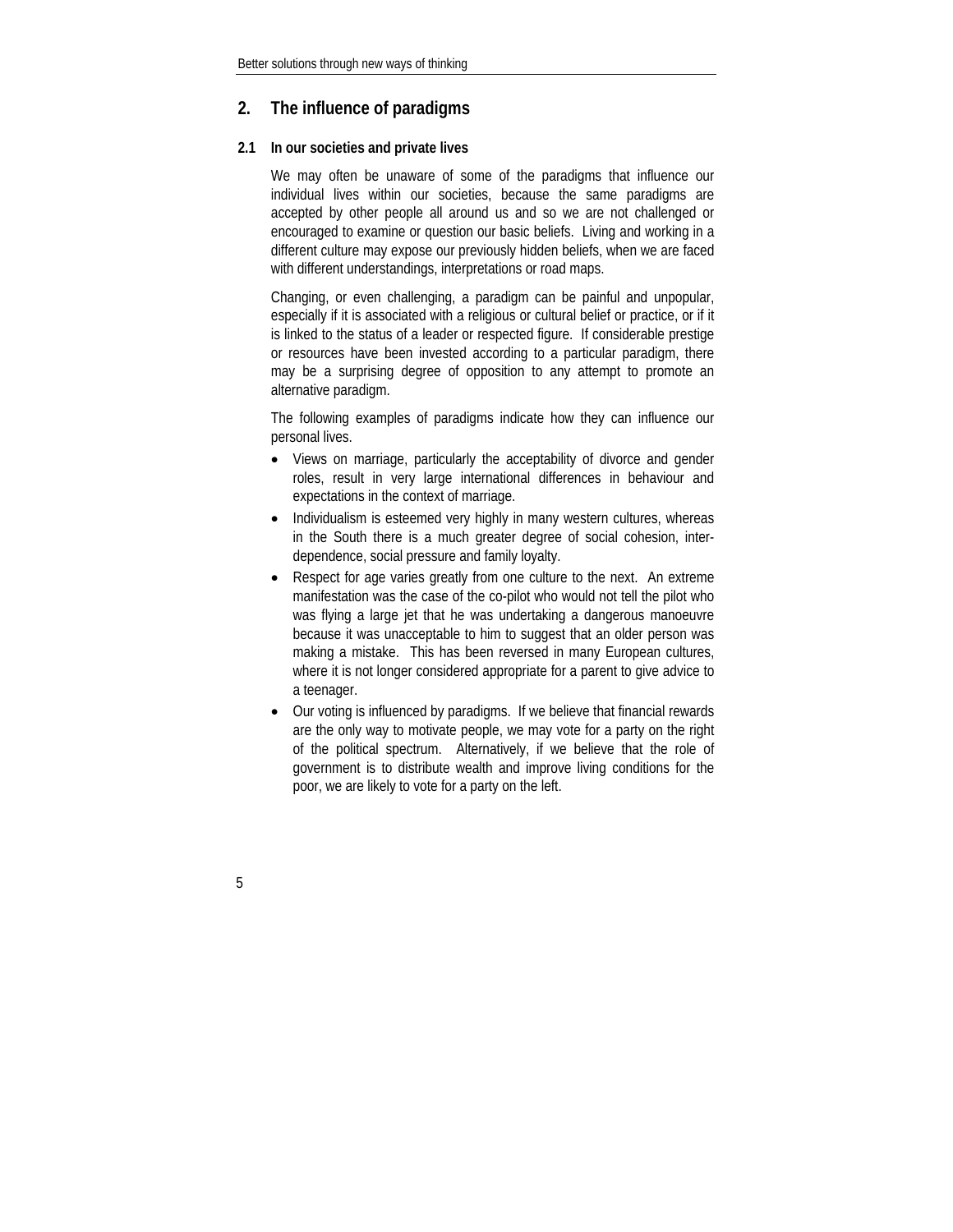#### <span id="page-9-0"></span>**2.2 Paradigms in development co-operation, especially concerning water supply and sanitation**

Looking at the development co-operation scene today, it is possible to discern different paradigms which shape the policies of participating organisations. It is also interesting to see how paradigms have changed over the years. The paradigms listed in the box below were identified by a working group at the Aguasan workshop.

**Evolution of paradigms and approaches in development co-operation over the last forty years** - developed by a working group at the workshop

- Until 1960: Development workers considered themselves as pioneers knowing the best methods for development and the needs of the population.
- 1960 1965: Technical assistance was promoted, requiring purely technical expertise. This was the period of turnkey projects.
- 1965 1970: Sociological expertise was brought in to help the development specialist to understand the context in which he is working.
- 1970 –1975: It became obvious that development specialists should not be involved practically in the field, but should rather give advice to national and local government.
- 1975 1980: Integrated projects must be set up and carried out in order to develop the capacity of the local institutions and communities.
- 1980 1990: Institutional building needed strengthening by good governance practices. Linked to this new paradigm, the promotion of women (the gender issue) was seen as essential.
- 1990 1995: Decentralisation became the new paradigm.
- 1995 present: Privatisation of public services was advocated to increase the efficiency of the services provided by local authorities for the populations.

The following list suggests other paradigms and approaches that previously shaped, or currently shape, approaches to development co-operation. They are presented here merely as observations, with no attempt to evaluate them or indicate agreement or disagreement.

• Top-down or bottom up? Should decisions be made at the highest possible level or at the lowest level? This particular issue can lead to double standards because agencies or individuals may feel obliged to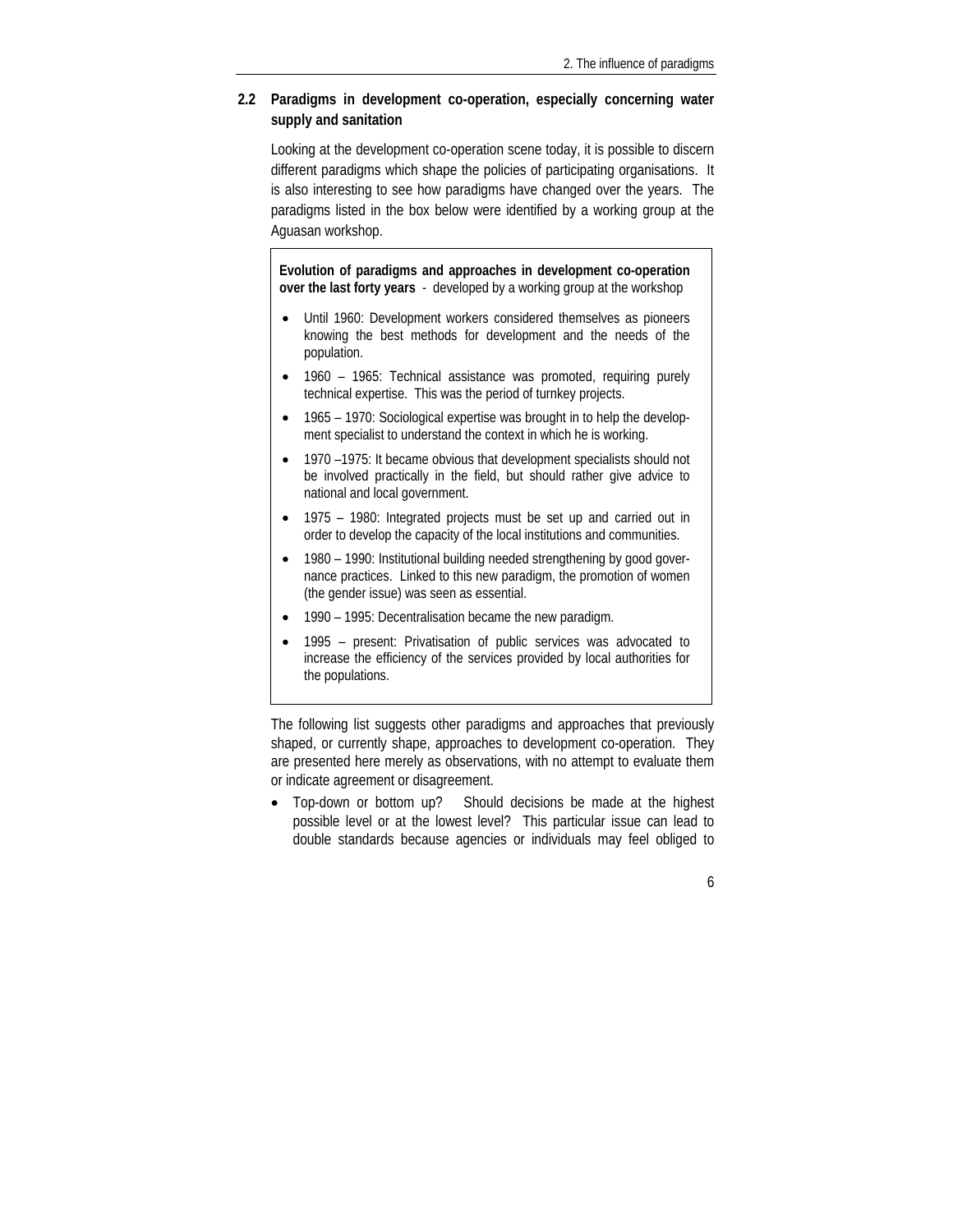express support for a *bottom-up* approach to planning, while being reluctant or unable to devolve real decision-making authority.

- Trickle-down In the 1960s it was believed that benefits received by the more prosperous elements of society would trickle down to eventually benefit the poorer people. This paradigm has largely been abandoned as modern efforts attempt very deliberately to target low-income groups.
- Official statistics In some countries that have had centrally-planned government, there is a strong belief that official statistics accurately reflect reality. The data measured by an outside expert may be rejected if they do not agree with statistics that have been provided by central government.
- Promotion of the private sector Some agencies seem to have accepted the paradigm that the private sector is always able to deliver better services at a lower cost. There sometimes appears to be little consideration of the context, particularly whether the public sector can provide the necessary regulating environment, or whether there is a sufficient degree of effective competition.
- Corruption It is now widely believed that corruption is a major hindrance to development. However there are very different understandings of the precise meaning of corruption, especially regarding well established (though informal) practices of charging commissions and distributing a portion of each contract fee.
- Water quality In the 1970s it was assumed that health risks were reduced by a water supply only in the case that the water is of drinkable standard. Later, research showed that the incidences of some diseases are reduced by an increased availability of water, even if the quality is not up to drinking standard. This research overturned the previous paradigm on water quality.
- Water pricing As was mentioned in Chapter 1, there used to be a belief that water should be free. Elsewhere governments considered that prices for drinking water should be heavily subsidised. It has been repeatedly observed that this leads to low-income groups having very inadequate access to water, and to their paying a price for their water that is many times greater than the price paid by middle- and high-income groups. As a result paradigms on pricing are being reviewed.
- Ecological sanitation For decades there has been the belief that waterborne sewerage is the most desirable and satisfactory method of managing human excreta. There is now a growing pressure to change this paradigm to one that encourages a lower consumption of water and the exploitation of the organic matter and nitrogen in agriculture.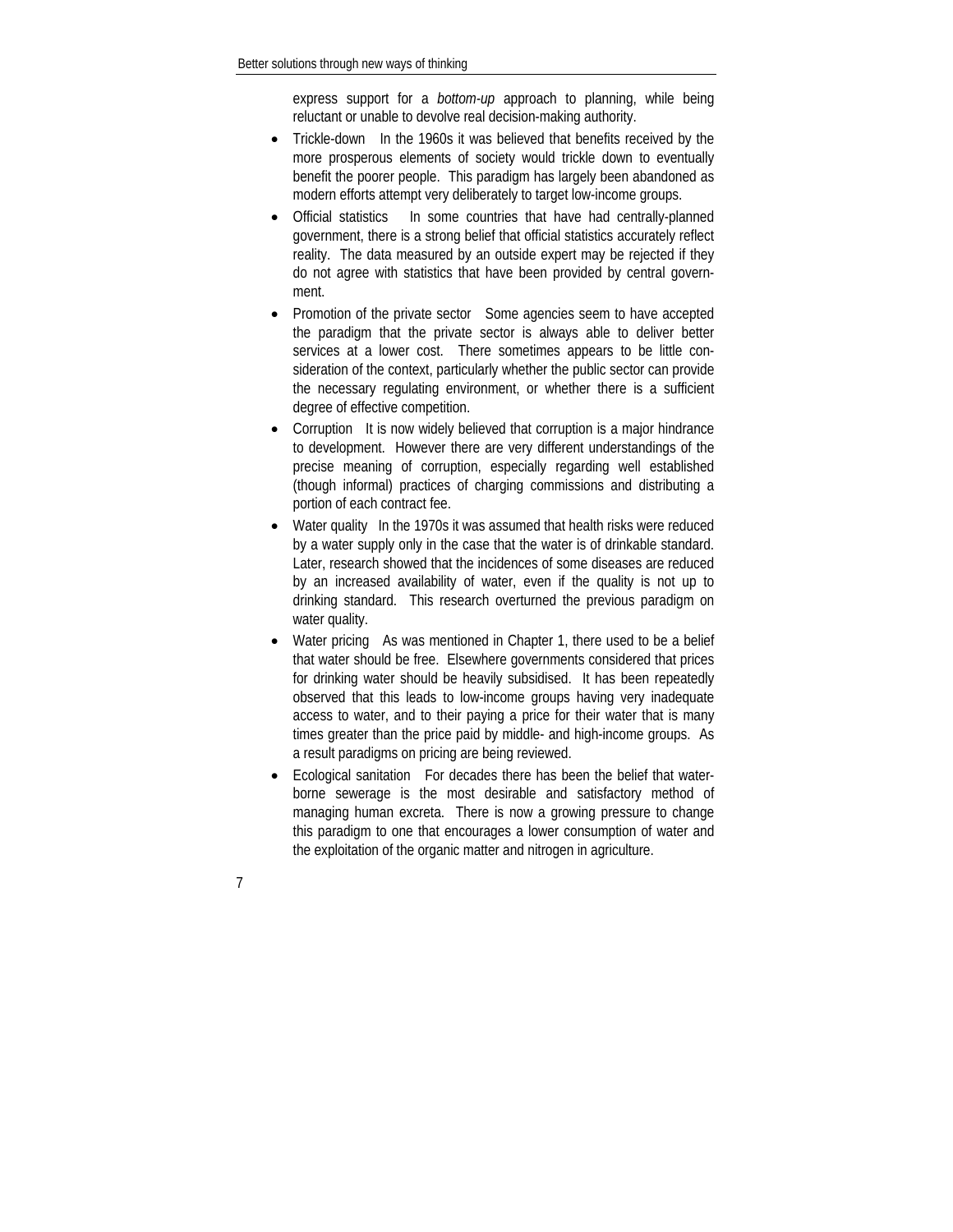The brief discussion here of many of these paradigms indicates change and conflict. Over the years some paradigms have been superseded, often as a result of experience. Such changes may often have not been easy to achieve. Other paradigms are the subject of conflict, because different stakeholders adhere to different paradigms and so see things differently from those with whom they work. The remaining parts of this booklet will consider these issues of change and conflict in more detail.

The list above is not complete, but illustrates how paradigms influence our thinking, planning and expenditures. If we are to improve our effectiveness in promoting access to water and sanitation, we may need to change some fundamental beliefs or paradigms. Before we can change them we need to identify them.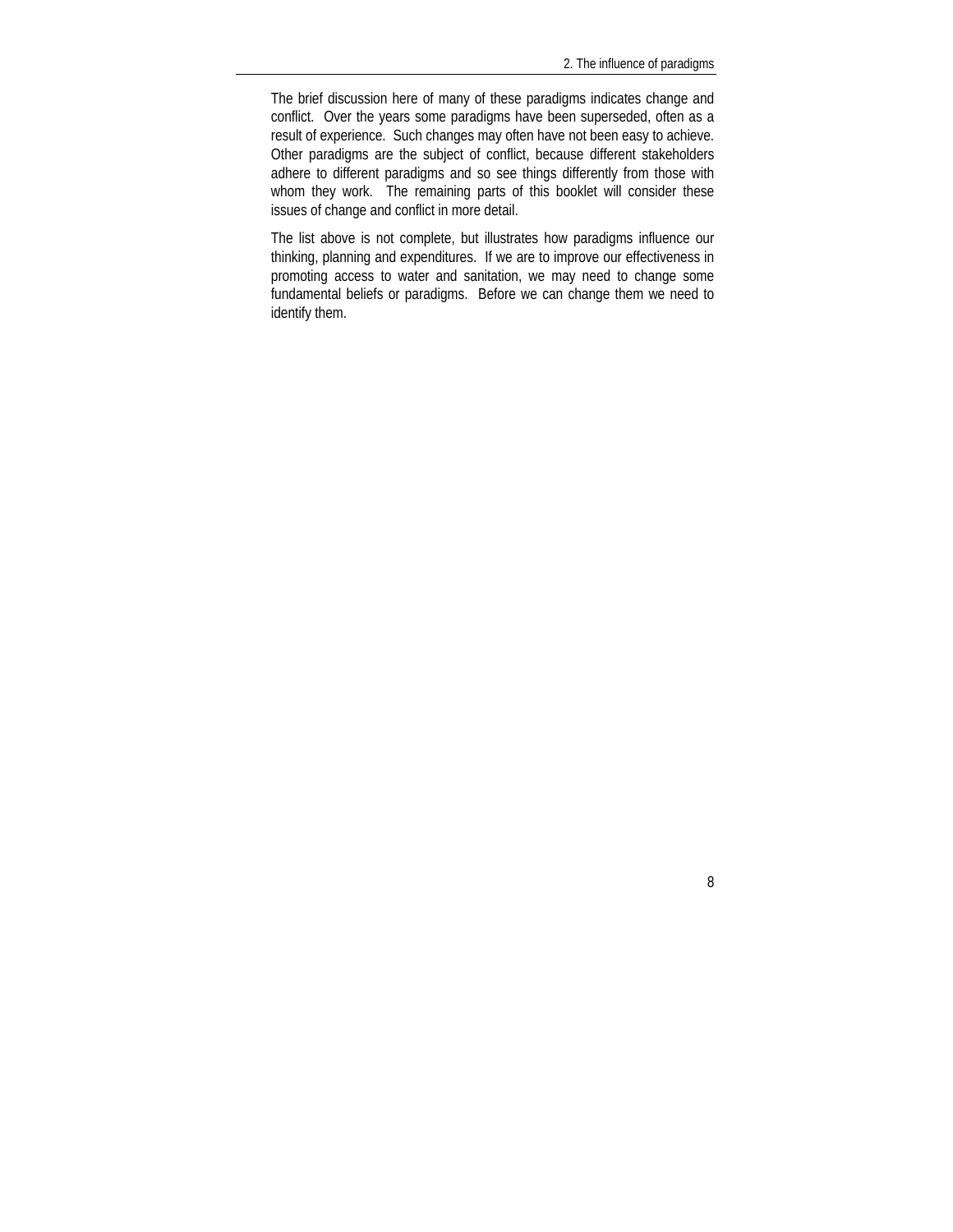#### <span id="page-12-0"></span>**3. Alternative paradigms**

This booklet is suggesting that different paradigms might free us to find more effective answers to the challenges that face us in our work. Methods for developing alternative paradigms are discussed in this chapter. However, before we can develop an alternative paradigm, we must understand what our existing paradigms are.

#### **3.1 Recognising or identifying paradigms**

If paradigms and basic assumptions are so important for planning and working together, and yet may be like roots under the surface, it is worthwhile to consider how we can uncover them.

Stated objectives may reveal paradigms. For example, if an agency states that its fundamental objective is the reduction of poverty, this is a root that should profoundly influence the growth of policy and plans.

Paradigms may be discerned by reviewing policies, decisions and criteria. In attempting to do this we must remember that different people, even in the same organisation, may be operating according to different perceptions or paradigms.

Paradigms are often exposed in a new environment, where other contrasting paradigms are influential. By asking and listening it is possible to dig up hidden paradigms. This is one argument in favour of travel and study abroad, and one of the benefits of international co-operation, but the desire to discover the paradigm of the other must outweigh the wish to impose one's own paradigm.

Other people may be able to see the paradigms and assumptions that we have adopted more clearly than we are able to see them ourselves. When someone else challenges our paradigms, or substitutes alternative paradigms, we may be helped to see our own paradigms more clearly. This technique was used effectively in the workshop, as will be discussed in the next chapters.

#### **3.2 The pain of change**

Anyone who has tried to implement change knows that success comes at a price. Change can be disturbing. Growth is often disturbing, but should not be avoided for this reason. Some of the reasons for opposition to change are: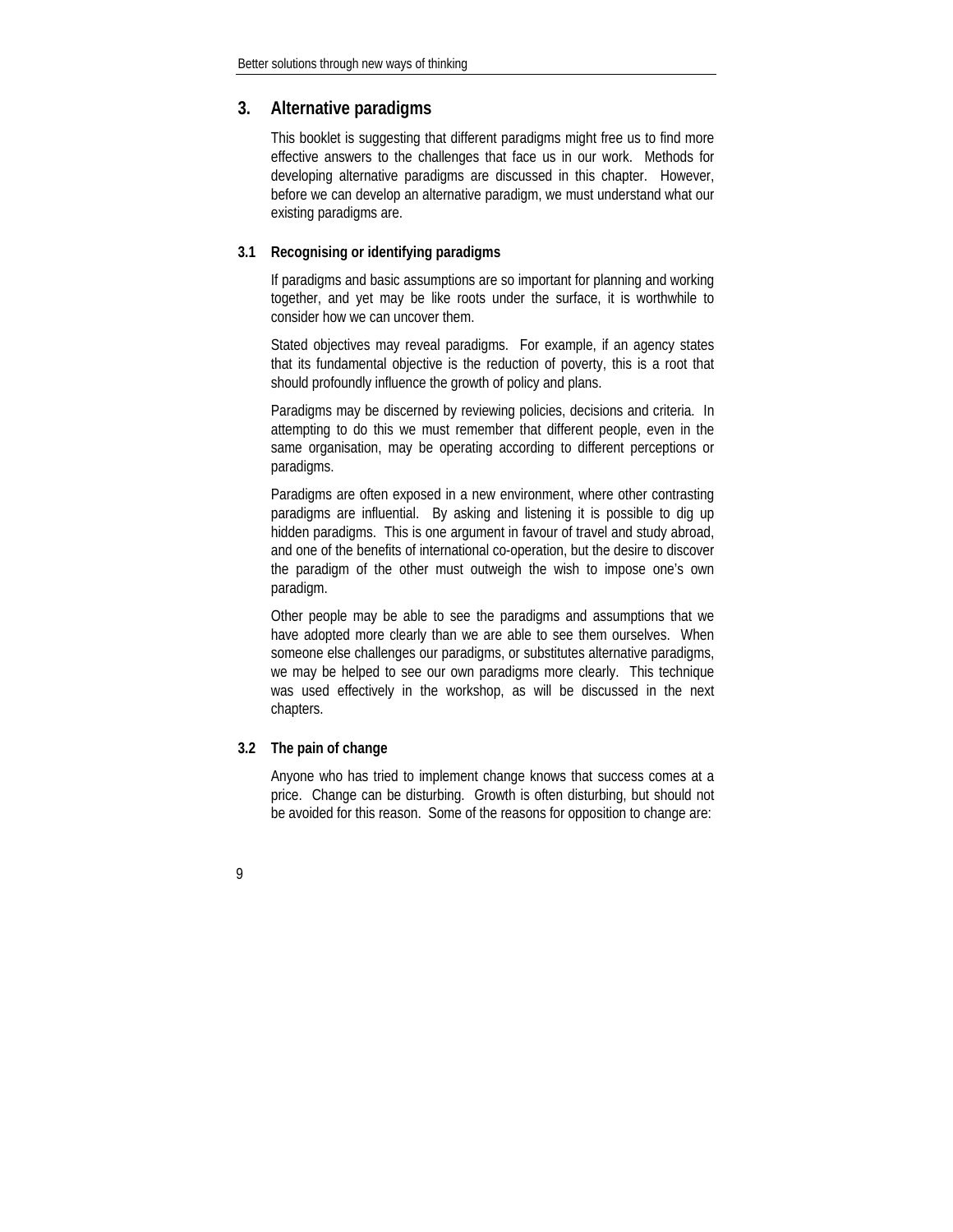- Senior managers and administrators may want to spend the remaining years before they retire in a stress-free and predictable way.
- Engineers may prefer to continue working with technologies and methods with which they are familiar and confident, and in which they have superior knowledge. Their respect for their university professors and for the status of the university qualification that they achieved may cause them to hold firmly to the approaches that they learned in university.
- Senior managers and engineers may be reluctant to call into question the foundations of the work that they have done for much of their careers, because they are concerned that their achievements should not be devalued.
- New paradigms of planning and management often advocate decentralisation of power, with a greater role for community groups and more decisions being made at lower level. Public sector managers and others aspiring to positions of authority may oppose the erosion of the authority that they have been anticipating for many years.

Initially, change may be relatively pain-free for the university student. Engineering students from the South who are studying in industrialised countries may quickly adopt the paradigms that they find in this new environment and take them home at the conclusion of their studies. With a *West is best* (or *North has worth*) mentality they may support the use of capital-intensive technologies that are not suited to the economic conditions of their home country. Proud of their overseas qualification, they may be reluctant to see its value challenged by suggestions that what they have learned is not entirely relevant. Students from overseas may also be discouraged by the hierarchical system that they return to, where the junior is expected to listen and obey, but not to offer suggestions. For the returning student, the pain may come as he returns to his own country and integrates into a professional organisation. In this situation the fresh graduate may look forward to the day when he has the authority of a high position, and so in this way develops a growing interest in maintaining the status quo.

Change may be painful and slow, but it may be unavoidable in order to make a greater and lasting impact on poverty, sickness, and unacceptable living conditions. Even when it is considered that change is unavoidable, decisions founded on flawed assumptions may lead to changes in the wrong direction. The next section describes some methods that can be used to examine the validity of existing assumptions and paradigms, and to develop alternatives.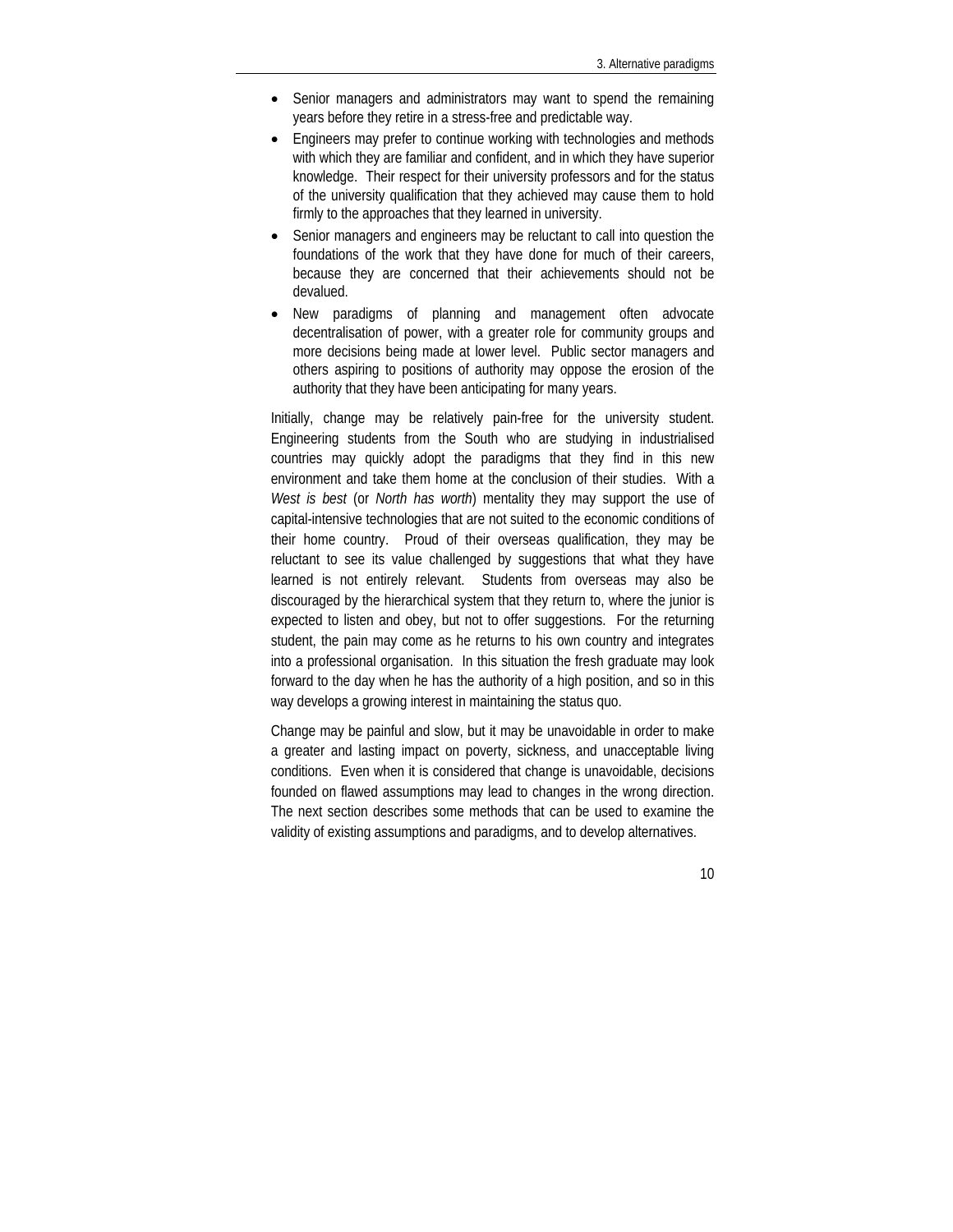#### <span id="page-14-0"></span>**3.3 Discovering alternative approaches**

This section describes some of the techniques that were used during the workshop. These techniques help us to escape from the constraints that restrict our thinking, making us more aware of our assumptions and paradigms.

The following quotation from Marcel Proust was taken as the workshop motto:

The real voyage of discovery consists not in seeking new landscapes but in having new eyes

The task before us is to learn to look at familiar problems with new eyes. We need to stretch our perceptions and imaginations to take a completely different viewpoint, to step outside our usual mindset.

Many people find that they can remember ideas much better if they link them to objects or a picture. Each one of the following aspects of the process of freeing our thinking is linked to an image so that it is easier to recall.

#### *3.3.1 Struggling free of unnecessary assumptions*

| Exercise |
|----------|
|----------|

*Draw four straight lines that go through all nine points without taking the pen off the paper or going over the same line twice.* 

> (The solution is shown in Annex 2, but the impact of this exercise is lost unless you first try to solve it.)

In looking for a solution, most of us assume that the lines must be limited to be within the square that is defined by the nine dots. However, there is no reason for this assumption, and it is not specified in the instructions. Putting aside this unnecessary assumption, the problem can be solved.

#### Exercise

*A farmer was taking a wolf, a goat and a cabbage to market. On his way, he was obliged to cross a river in a boat. He was able to take only one item at a time. He was concerned that the wolf would kill the goat and that the goat would eat the cabbage. How could he*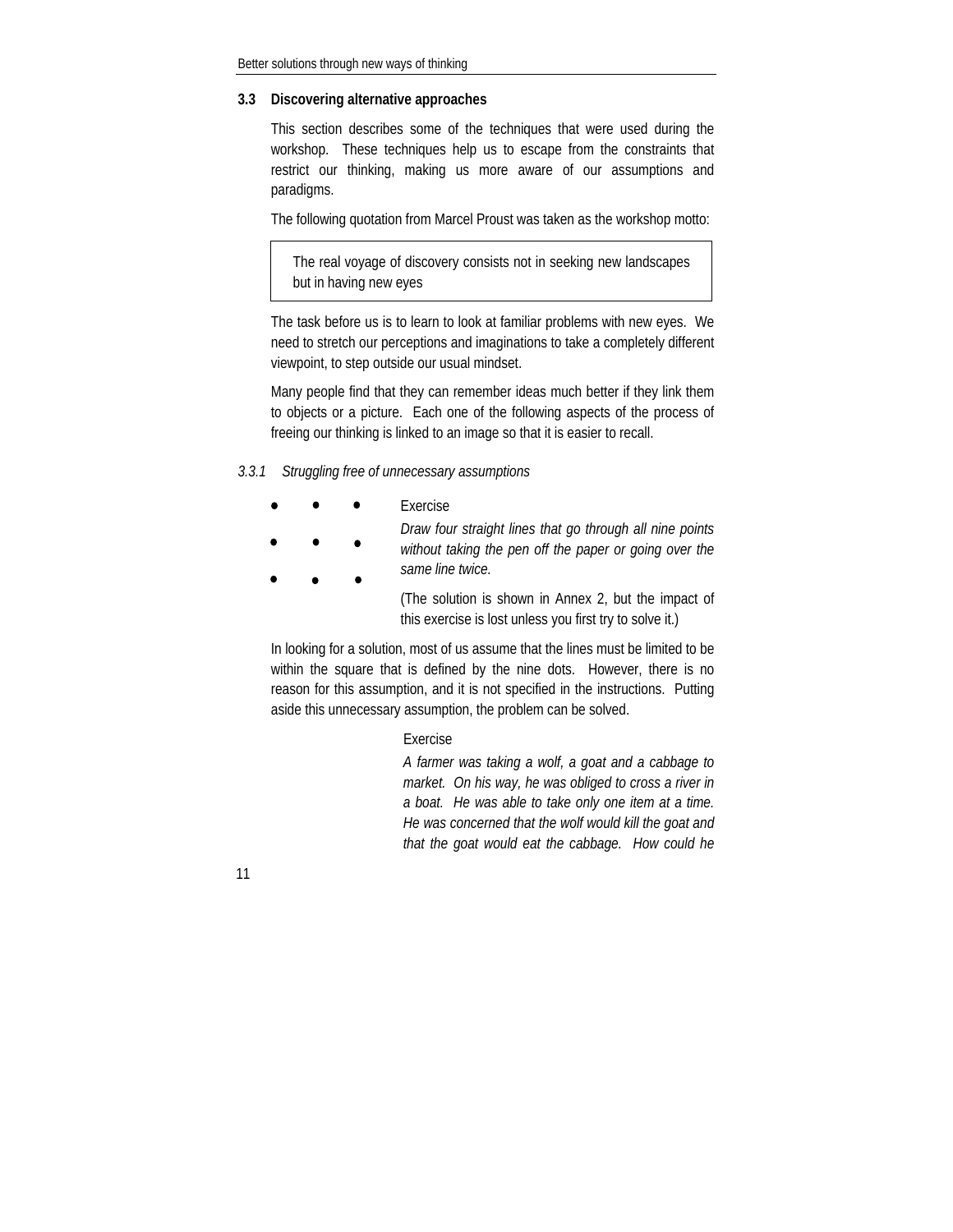*cross the river? (There were no trees or rocks on either side that would enable him to tie the animals so that they could be kept apart.)*

Again we may struggle with this problem because we restrict ourselves with an unnecessary assumption. If we assume that each item can only make one trip across the river, it seems impossible to find a solution. However, there is no requirement to be bound by this assumption. If we consider that it is possible to take one item across and later bring it back for a short while, we are close to the solution.

In our planning and management we may be restricting ourselves with assumptions that are not necessary. When they are discarded, new possibilities open up. Sometimes a stranger can help us see these unnecessary assumptions.

Einstein said

Problems cannot be solved within the same mindset that created them.

#### *3.3.2 People see differently*



This is a well-known picture, but when seeing it for the first time, one person may see one image and another person may see a different one. Some people see a well-dressed young lady looking away and towards the left. Others see an old lady looking down and towards the left foreground. After a time it is usually possible to see both. (Modifications to the picture in Annex 2 may help the reader to see both ladies in the picture.)

This picture illustrates the point that two people

may see the same picture or problem or issue in different ways, and with practice or help we can be enabled to see what the other person sees. It also shows the value of working in groups, where each person may see a particular situation in a different way.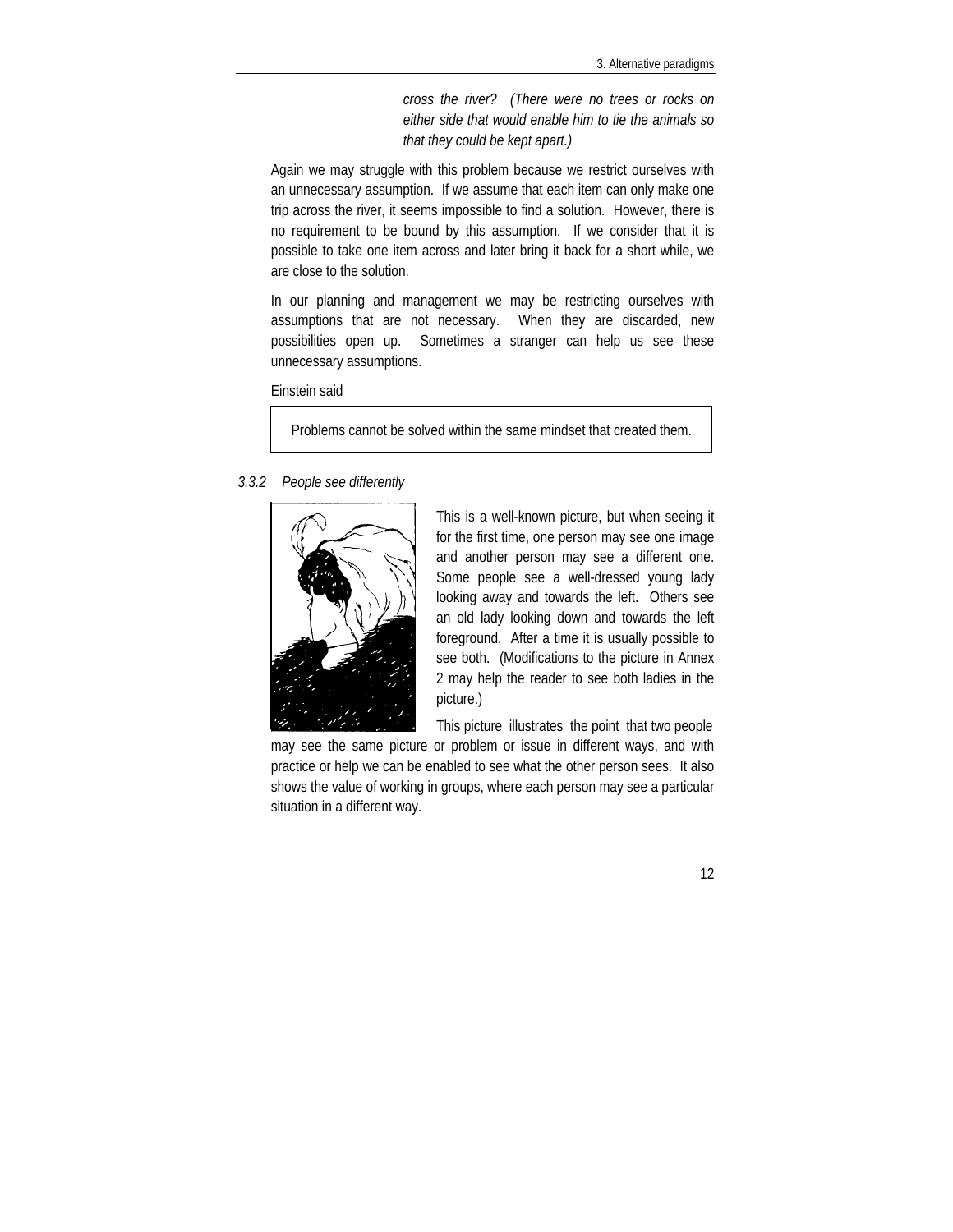#### *3.3.3 Try another hat*



This approach is to deliberately try to view the issue from the perspective of a person with a different background. For example, the problem could be viewed from the perspective of a policeman, so one should imagine putting on a policeman's hat.

During the workshop, participants were asked to state the career they would have liked to follow if they had not been able to take up their current profession. Later they were asked to imagine themselves in this other role and view the issues under discussion from that perspective.

Role plays can be very effective in helping us to see a problem from another perspective. For example, if, in a role play exercise, a water supply engineer is asked to take on the part of a mother in a village, the engineer, using plenty of imagination, may get a deeper insight into the needs of the community and develop a better approach to planning a village water supply.

A simple exercise that enables us to understand to some extent the situation faced by a blind person is to cover the eyes of one person and delegate someone else to lead him around. The situation of the "blind" person has some interesting parallels with the relationship between uneducated villagers and professional experts. For example, it is appreciated by the "blind" person if the guide provides some explanations of where they are and what they may soon experience (such as steps or overhanging branches), and similarly villagers may appreciate explanations of processes affecting them, in terms that they can understand.

This discipline helps us to consider the problem from the viewpoint of someone with other skills, and a different background, training, perspective and set of objectives. This can be much more difficult than it sounds and can require some imagination and effort to think in the way that someone else might think. However, there may be times when the effort of doing this leads to a breakthrough in solving a problem.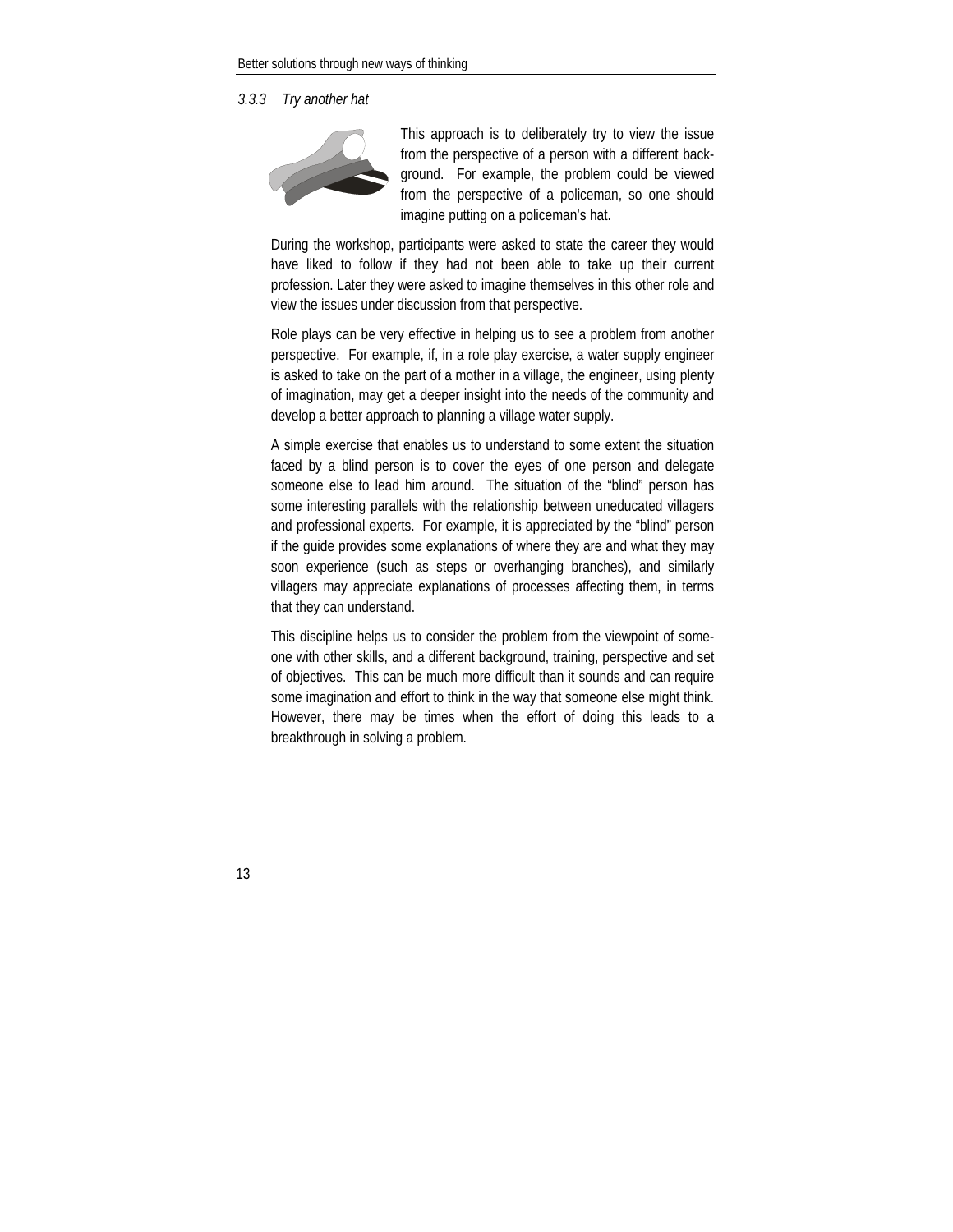3.3.4 What is in the background?



Most pictures present an object as the focus of attention. This object is often in the centre of the picture. In this picture it is an ornamental vase. Often we do not pay much attention to the background. If we look at the black background of this picture we see the profiles of two old men, looking at each other.

The focus of attention is here called the *figure* and the rest of the picture the *ground. A figure/ground reversal* is when we concentrate our attention on the background.

This picture can help us understand how a problem can be seen in two ways. A figure / ground reversal is helpful in analysing a problem because it helps us to see it in another way, perhaps seeing the problem as someone else sees it. If we take what we consider to be the background to a problem, or its context, and make it the focus of our attention, we may have found a new and helpful way of understanding a situation better. This will be illustrated from the case studies in the next Chapter.

In modern European society, it could be said that young people are the foreground, the *figure*, and old people are the background. This can clearly be seen in advertising and in many television programmes, some of them particularly targeted at young women. The reverse may be true in many traditional societies where the elders (often the men) have the prominence.

The process of planning a water supply project might focus all attention on providing water, with issues such as drainage and sanitation left in the background. It may be important to deliberately consider these background issues. The main concern in a water and sanitation project might be the physical components or hardware, in which case it is important to look carefully at the social and institutional context.

When listening, it may be informative to consider what is the figure (main object of concern) in the speaker's mind, and what is in the background. When someone is explaining a situation to us, they usually concentrate on what they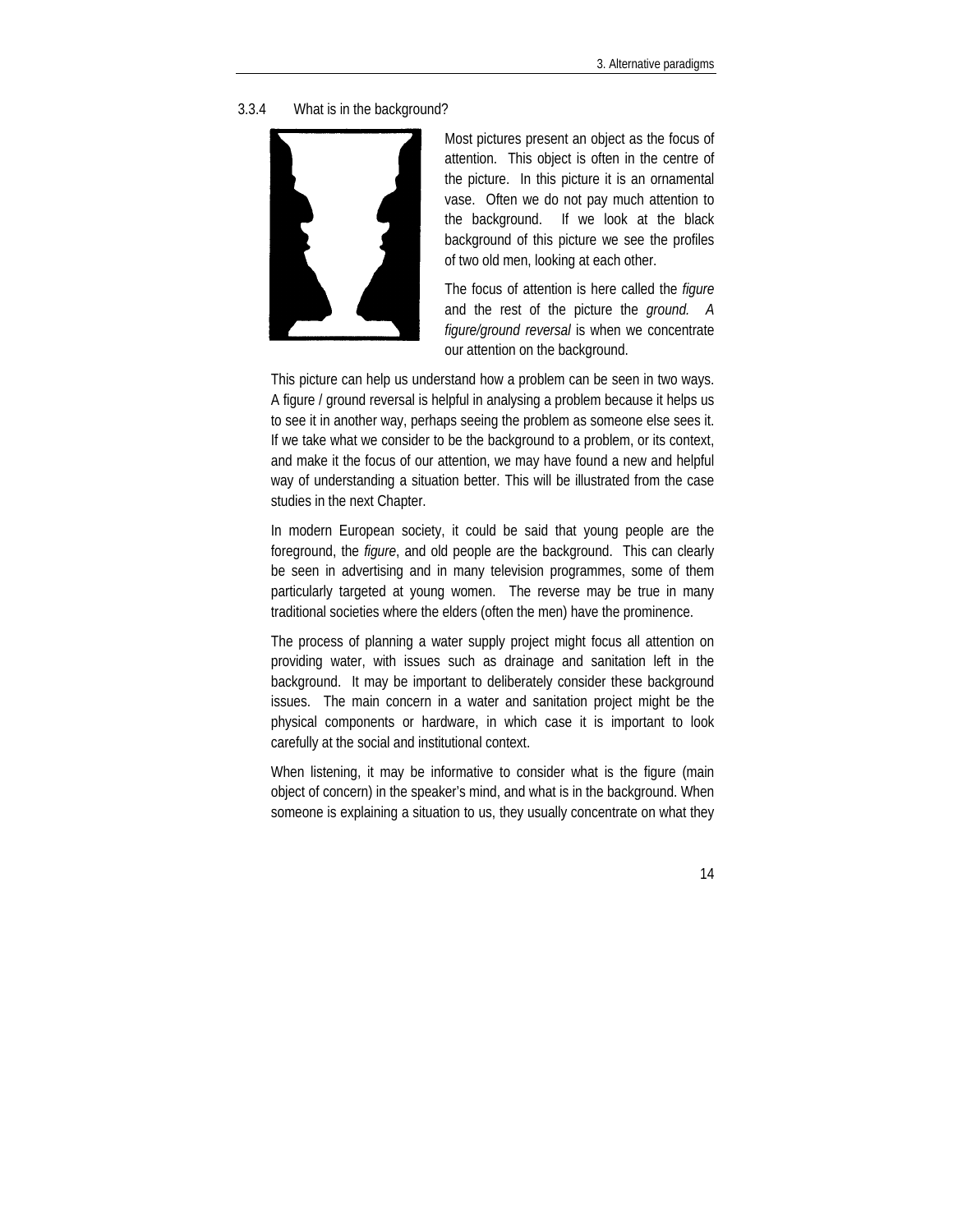consider to be the focus of attention (the *figure*). To determine what is the *figure*, the listener can ask questions about the presenters such as

- What are they trying to do?
- How do they do it?
- What is their motivation?
- What aspect is most prominent? What is frequently mentioned?
- Who benefits most from the current arrangements?
- Who or what is the centre of attention?

As we listen carefully, we may identify the actors, entities or items that are omitted from the explanation – elements that the presenter considers to be peripheral or the background because they are regarded as self-evident or not important. When we have identified what has been left in the background, it may be helpful to reverse the presenter's assessment and deliberately give importance to these neglected people or issues. Figure / ground reversals can sometimes be observed when two people are having an argument. Each person highlights what is important to them – the facts that are emphasised by one are ignored by the other.

If the figure and ground are reversed, it is as if the items or individuals that are ignored in the project under consideration become the focus or centre of another project.

#### *3.3.5 Ask unfamiliar questions about the familiar*



We may be able to break out of familiar patterns of thinking and look at our paradigms in a new way by asking strange, disconnected questions about something familiar. For example, workshop participants were asked to list ways in which their lives were like a stapler: - *My life is like a stapler in that …*

The first reaction to such a question is often that it is a pointless exercise. In fact, such questioning can be valuable because it causes us to see in a new way something we had previously considered to be familiar and understood. Group discussions to find answers to such questions can be stimulating and searching. As group members dig around for answers they may say things that cause others in the group to react or question.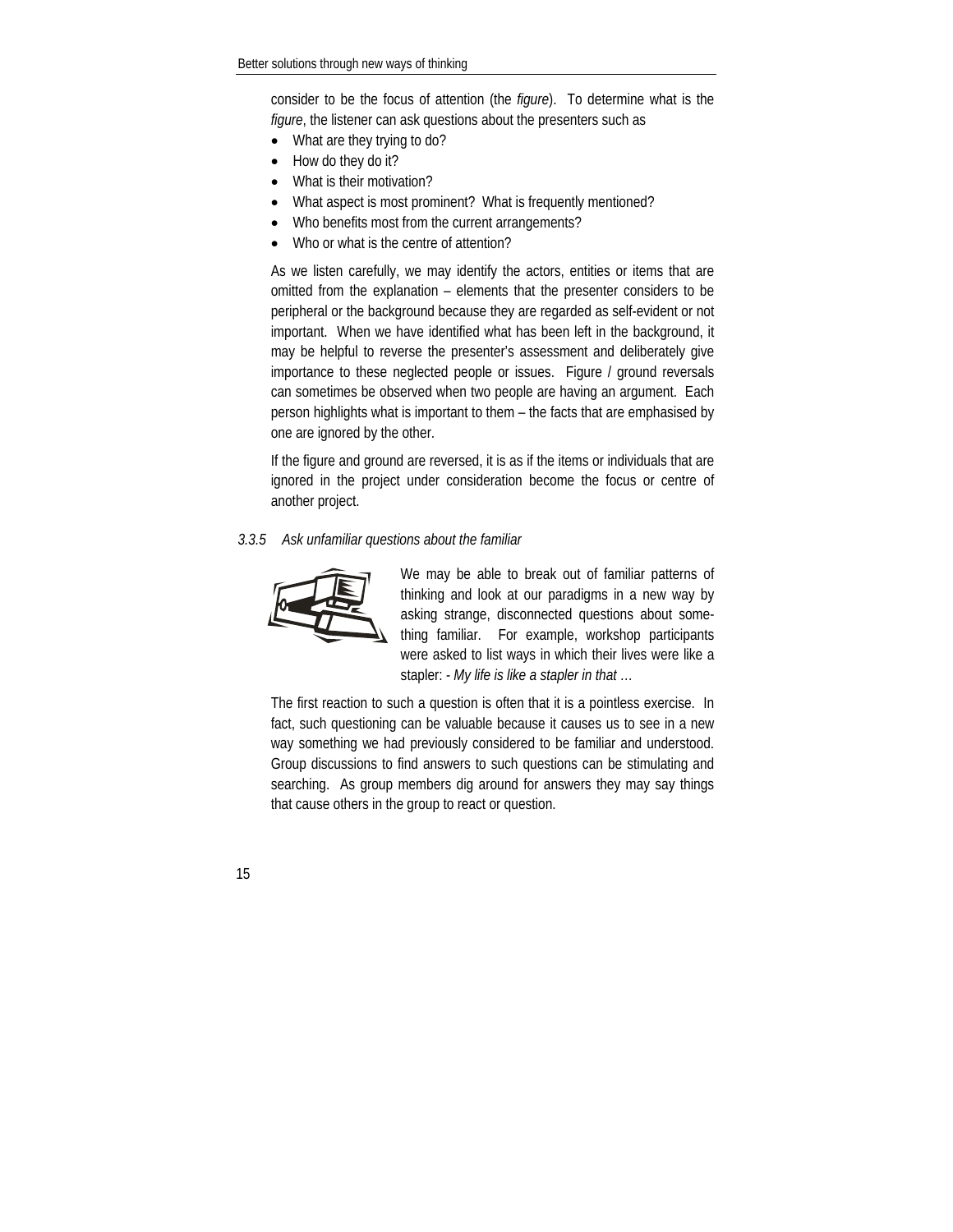There is nothing special about a stapler. Other familiar objects or items could be used, such as a bicycle, or a mango tree, or a song.

This type of question forces us to search for strange and new solutions, to think the unfamiliar. When we search for solutions for any problem, we usually search within familiar territory and along paths that we often tread. In many cases this approach may be enough, and it is sufficient to get a conventional answer. But, there are times when we need to find a very innovative answer. An unfamiliar question about the familiar catapults us into really different mental avenues.

This technique stimulates our imagination by using completely different settings, or by changing roles, functions or tasks. Without this strange comparison it would be much more difficult to break free of the conventional, because in general we do not dare to mix up such completely different spheres (abstract things like *life* and commonplace articles like staplers). To search for such links invites us to adventure into unconventional thoughts.

#### *3.3.6 Look hard for alternatives*



#### Exercise

*Make a list of things that can be done with a paper clip.*  (It has been estimated that 90% of all paper clips are not used to hold sheets of paper together, but are used for other purposes.)

One of the greatest hindrances to innovation and efficient design is often the failure to look for alternatives. Too often engineers and planners are content to follow the conventional pattern, or use the first model or approach that comes to mind. If we are forced to look for alternative options or approaches, we will often find one that is preferable to the version that was considered initially.

A particularly important application of this approach is to look for alternatives and variations to existing paradigms. When asked to consider approaches to a problem we are often guided by a prevailing paradigm. By taking time to look at alternatives to this paradigm, including considering the opposite, we may be able to find a more effective solution to the problem, and gain a better understanding of the key elements of the problem. Examples in the next chapter, taken from the working groups at the workshop, illustrate the benefits of this search for alternatives.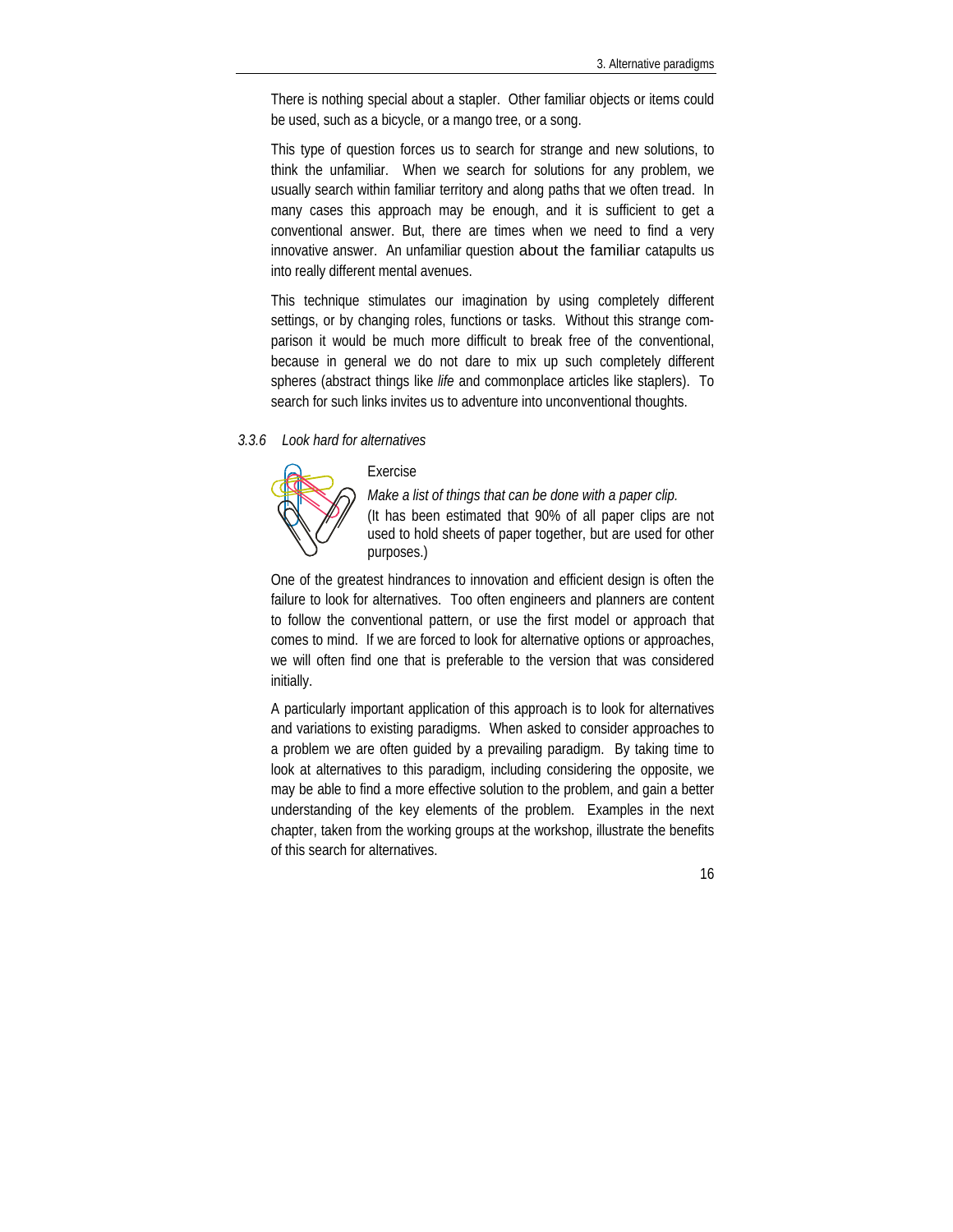If we question a generally accepted rule, norm or belief, this does not mean that it is wrong or invalid, but this questioning opens up our thinking to new solutions and new understandings. By considering the converse to an accepted rule, we can often see more clearly why it is important and worthy of general acceptance, and appreciate the importance of this rule more clearly. Alternatively, we may find that, though the rule was introduced for very good reasons, conditions have now changed, and the rule is no longer needed or helpful.

#### *3.3.7 The trim tab factor*



An aeroplane is made to point up or down by raising or lowering the elevators at the back of the aircraft. Along the rear edge of the elevators are trim tabs, which are used to keep the elevators in the correct position for the particular load that the aircraft is carrying. The trim tabs are very small, but if they are not set correctly, the pilot must fight against them all the time to keep the aircraft at the correct height.

Returning to tools for modifying mindsets, the *trim tab factor* is whatever is needed to be adjusted so that the project can move forward in a satisfactory way.

In a project, the trim tab factor may appear to be very small. This factor is the one fact, mindset or component that makes all the difference to the progress of the project. It is often easier to identify in hindsight, (i.e. when looking back) as the factor that allowed the project to become successful. If the *trim tab factor* is correct, the energy and effort required are less.

Example: It was discovered that microcredit schemes were more successful in some cases than others. It turned out that when money was loaned to women, they used all of it to benefit their families, whereas when it was loaned to men , they kept 60% for themselves, and used only the remainder for the family. The trim tab factor, that enabled the project to be more successful, was to loan money only to women.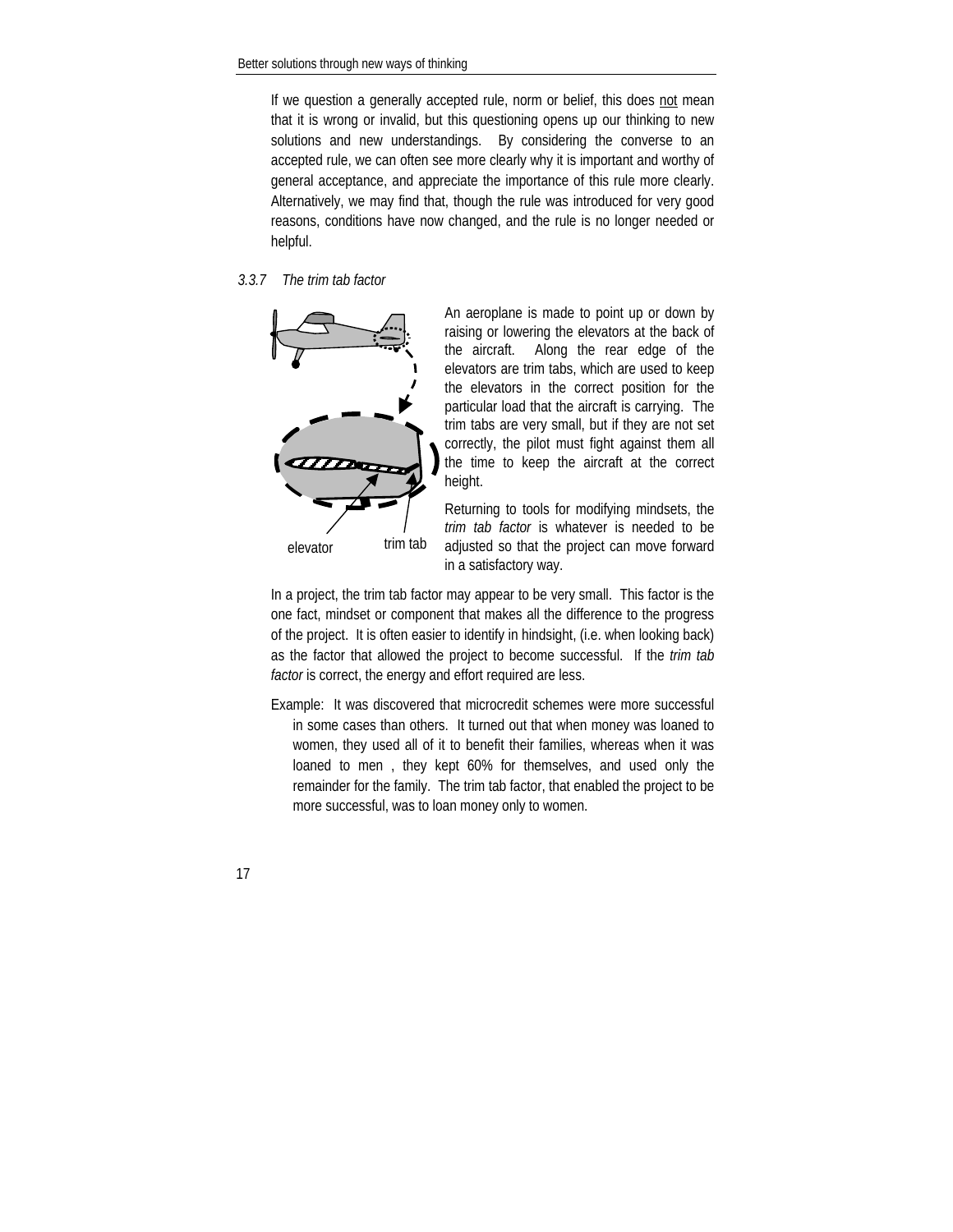#### <span id="page-21-0"></span>**4. Examples from the workshop**

It was mentioned in Section 1.2 that the writer believes that examples are very useful in transferring understanding. The current chapter presents examples based on case studies that were presented to four working groups at the workshop, and the discussions that followed. During these discussions the methods outlined in Section 3.3 were applied to each particular case.

After a presentation of the case to be discussed, each group dug deeper by looking at it from different professional perspectives, considering figure/ground reversals and asking unusual questions. Each group then proposed paradigms which they thought were in the minds of the planners during the development of the particular project. Another group was then invited to challenge these paradigms, proposing the reverse or variations for consideration. Finally each group agreed on three proposed paradigms for future development of the case under consideration, and listed the implications and appropriate next steps.

In the remainder of this chapter, the case studies will be introduced briefly, and a selection of the outputs of the groups will be presented. A more complete account of the deliberations of the workshop can be found in the Workshop Report, about which Annex 1 has more details.

It is clear that an important element in the process is the bringing together of people with different backgrounds and perceptions. The methods presented in Section 3.3 form a useful structure for joint discussion as well as aids for individual reflection.

#### **4.1 Case 1 – Twenty-five years of water supply in Cameroon**

#### *4.1.1 Introduction*

This case study concerned a village called Sop in Cameroon where a gravityfed water supply had been built 25 years earlier. It reviewed the social processes currently taking place and attitudes to the water supply. The current objectives were to upgrade the system and to solve problems relating to operation and maintenance (O&M).

The piped supply system in Sop had been implemented by many stakeholders at national, district and community level, including Helvetas. The construction of the system was successful, but the provisions made for ensuring effective management of the operation and maintenance did not prove to be sustainable.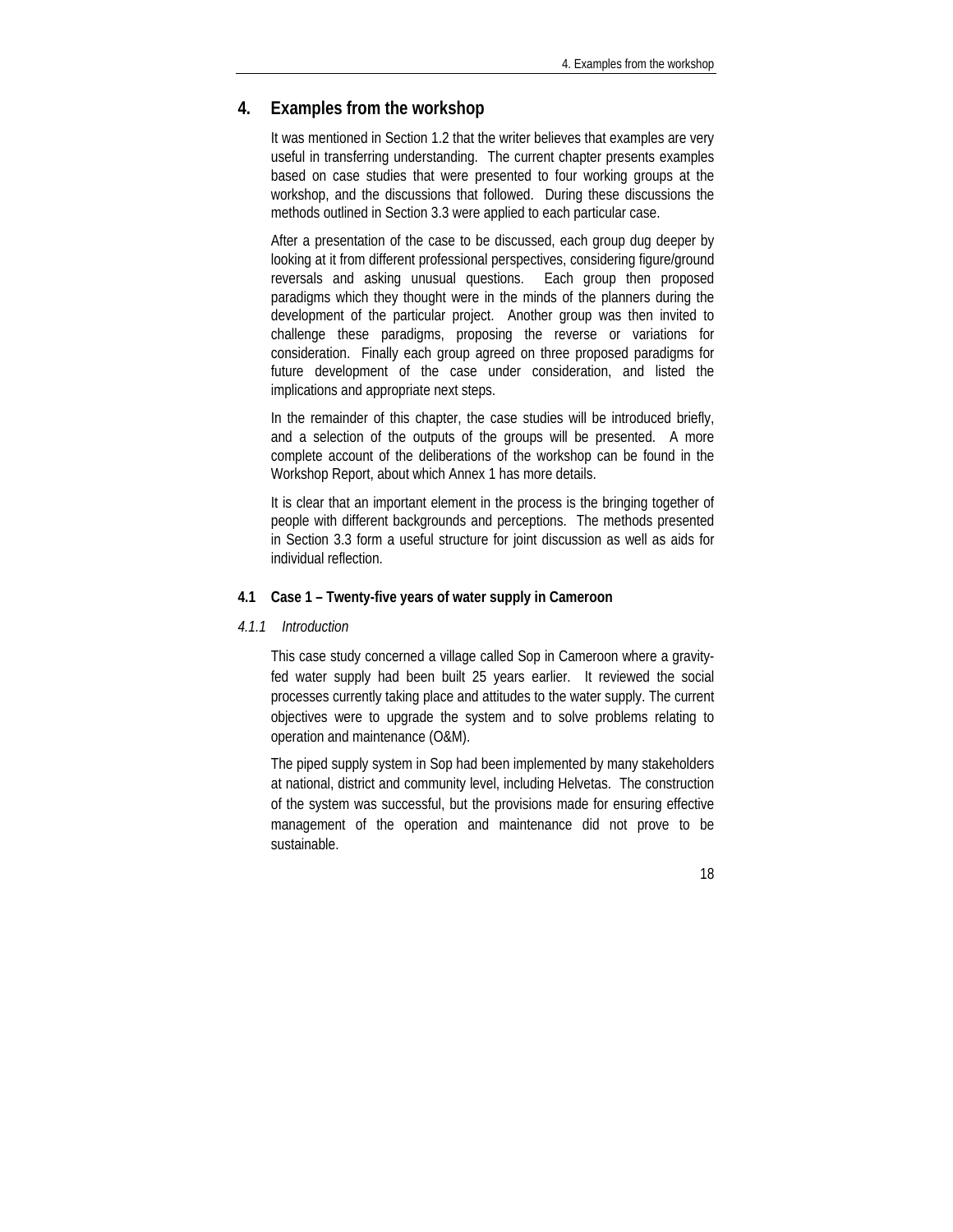The current centralised Government organisational system is unable to provide sufficient support to ensure good operation and maintenance in the villages, so efforts are being made to involve the community in these functions through monitoring and the creation of social processes. Current challenges include the inability and unwillingness of the community to take on new responsibilities.

The community made a substantial contribution during the construction of the scheme, but this contribution a generation ago does not necessarily result in a current sense of ownership that motivates the villagers today to take responsibility for operation and maintenance.



*4.1.2 Wearing another hat – the perspective from second choice careers.* 

(Comments shown in **bold** led to the main conclusions of this group.)

| Profession   | Opinion                                                                                                                                                                                                         |
|--------------|-----------------------------------------------------------------------------------------------------------------------------------------------------------------------------------------------------------------|
| Farmer       | The water flows downhill without any pumping, so why should I pay for<br>it? I would be prepared to pay a fee for some extra water that would<br>allow me to grow vegetables, or other additional benefits.     |
| Lawyer       | It is the government's duty to provide these necessities for us. What<br>right in law has the village water committee to collect a fee from the<br>villagers? Is there a constitutional provision for this?     |
| <b>Nurse</b> | While the system is working the water is safe to drink, but what<br>happens if there is a breakdown of the system? Many people would<br>become ill. How are women involved in the decision-making<br>processes? |
|              |                                                                                                                                                                                                                 |



*4.1.3 Figure / ground reversals* 

| Figure - Attention is focused on: -                                 | Ground - Left in the background: -                                                                     |  |  |  |
|---------------------------------------------------------------------|--------------------------------------------------------------------------------------------------------|--|--|--|
| The community does the monitoring                                   | Traditional decision-makers (Chiefs)                                                                   |  |  |  |
| Changing the habits of the<br>community through social<br>processes | Committee members have not been<br>involved or motivated, and their<br>status has not been recognised. |  |  |  |
| Part-time caretaker is paid and so is<br>motivated.                 | The group of users that has the<br>highest interest in improving the<br>water supply                   |  |  |  |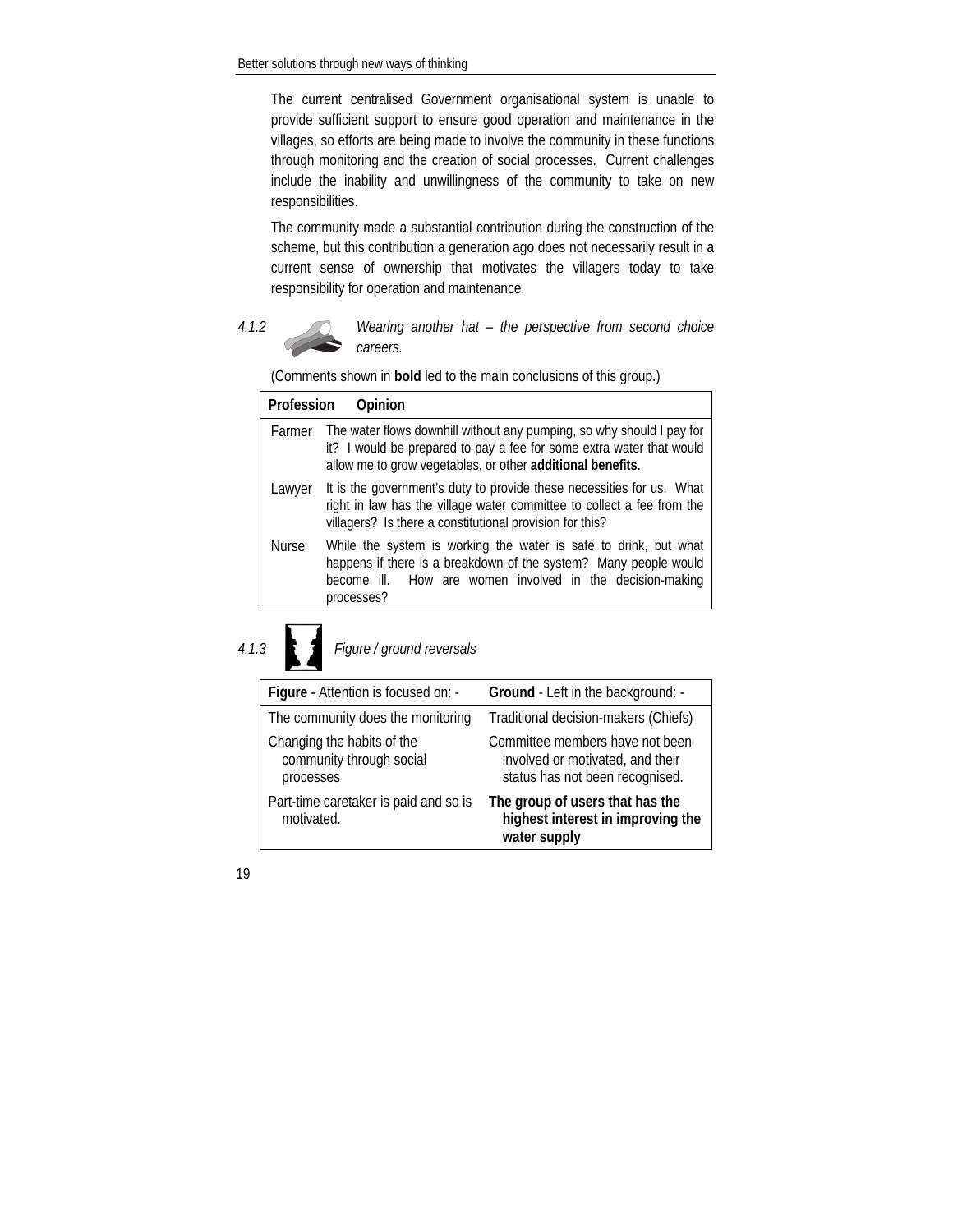

- Getting the community motivated for O&M is like a stapler that has to be pushed down hard every time to do its job.
- The messages of essential factors should not be so many that a stapler cannot join them all.
- To get the government system involved in O&M is like getting a corroded stapler to work again – it needs both a hammer and oil.
- The role of government should be like the function of a stationery shop that sells staples. Government can provide support, funds and the legal framework.
- After 25 years of operation, a stapler is worn out and should be replaced, if it is still needed.



## *4.1.5 Paradigms and alternatives*

| Paradigms proposed by case<br>study group to describe the<br>design of the existing project | Challenges and revisions proposed by<br>another group                                   |
|---------------------------------------------------------------------------------------------|-----------------------------------------------------------------------------------------|
| Communities can be motivated                                                                | The motivation of communities is only a                                                 |
| through a social process                                                                    | small step towards good main-                                                           |
| facilitated from outside.                                                                   | tenance – and does not guarantee it.                                                    |
| Water supply issues must be                                                                 | Water supply issues must be solved at                                                   |
| solved at community level.                                                                  | household level.                                                                        |
| The community should guarantee                                                              | Dedicated individuals can trigger or                                                    |
| that maintenance will be done.                                                              | motivate good maintenance.                                                              |
| All actors should come together                                                             | The different interests of different actors                                             |
| around one table.                                                                           | should be acknowledged.                                                                 |
| The private sector is better                                                                | The private and public sectors should                                                   |
| equipped to implement O&M.                                                                  | work together to implement O&M.                                                         |
| Local leaders are important.                                                                | Respected and legitimate initiative<br>leaders are important.                           |
| The role of local government<br>should be acknowledged.                                     | Local government must be supported.<br>Government interference has negative<br>impacts. |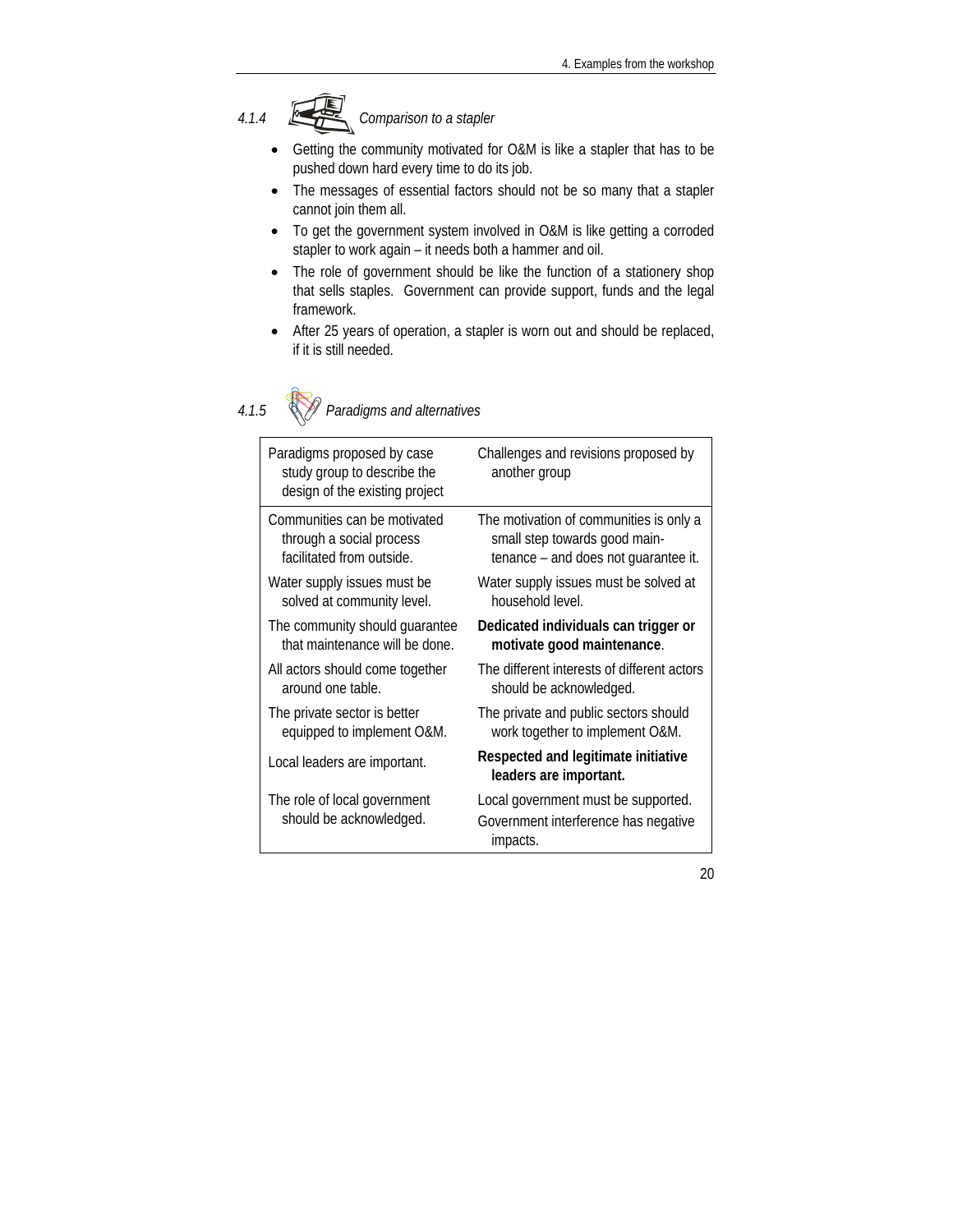### *4.1.6* Ö *Output of group – example of paradigms and implications*

Paradigm Social mobilisation – to achieve implementation of operation and maintenance by the community – cannot be facilitated from outside

- Implications Establishment of new organisational structures
	- Establishment of appropriate legal framework
		- There will be no further external inputs the community must find its own way.
- Concept In many villages there is a group of residents who have a particular interest in the effective operation of the water supply system. Such people may have retired to their family village after working in a city for many years, and so they are accustomed to having a regular supply of wholesome water, and regard such a supply as important. They may also have the financial resources, the education and the experience to take a leadership role within the village in ensuring the continuing operation of the water supply system. It is likely that such people will take advantage of any opportunity to have house connections, hence the symbol used to represent this group. The group of users who have the highest interest in having a continuous supply should be the ones who are commissioned to manage the supply.

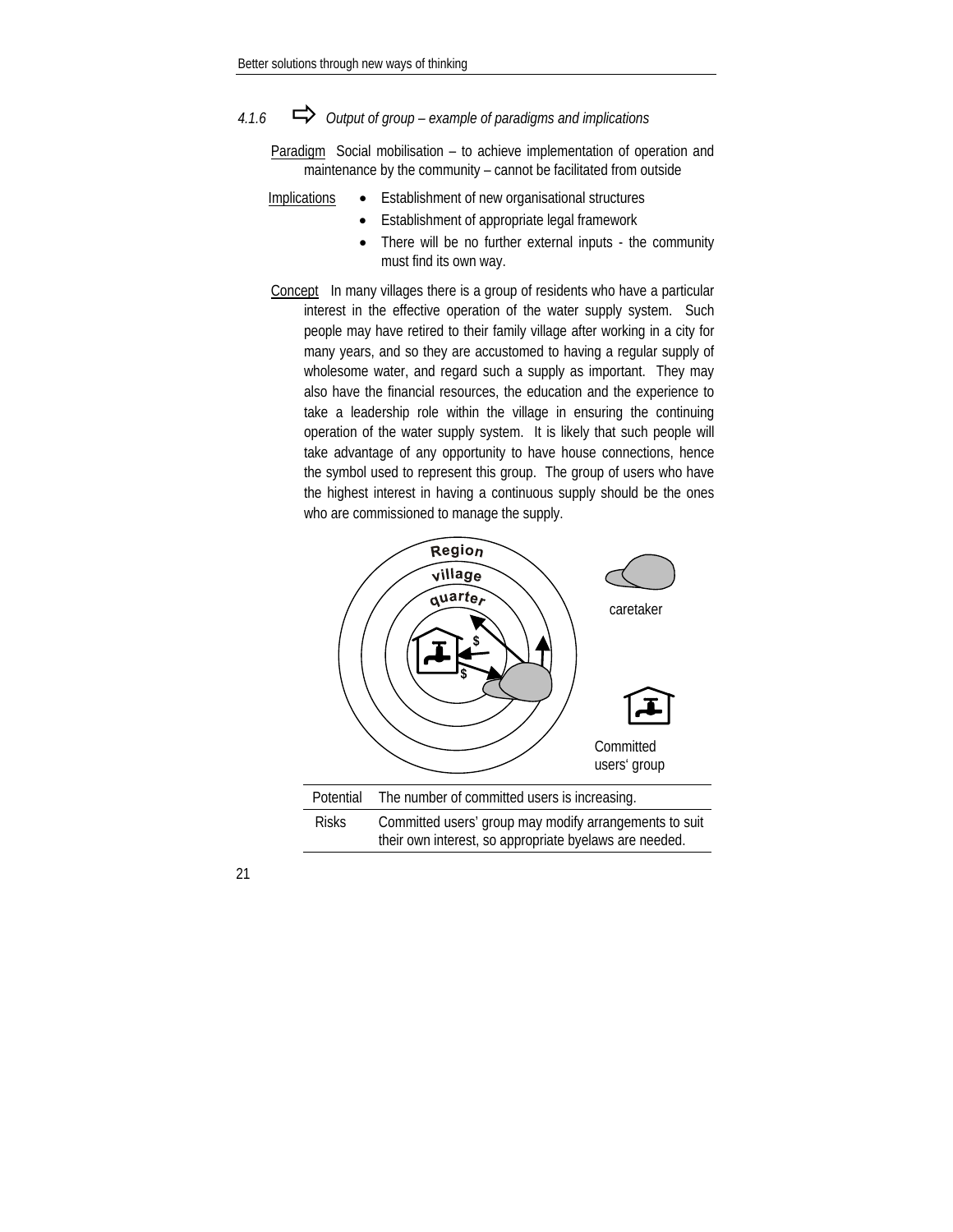#### <span id="page-25-0"></span>**4.2 Case 2 - Urban services in Faisalabad, Pakistan**

#### *4.2.1 Introduction*

This case study was concerned with research into the attitudes and perceptions of a range of actors regarding the performance of a government body charged with operating and maintaining water supply and drainage facilities. The body is the Water and Sanitation Agency (WASA) of Faisalabad, Pakistan. The aim of the research was to find ways in which the sustainability of the sanitation services could be improved.

Community Action Programme (CAP), the NGO represented by the presenter of this case study, had been acting as a facilitator and intermediary between the communities and WASA, The essence of this intervention is that communities are empowered to request and secure services by being organised. The project is about changing mindsets. If CAP were not involved, the empowerment of the community would take much longer.

WASA is not connected to the political structure of the town. WASA personnel are civil servants who may not feel accountable to the people of the City. A metering system has been introduced but is not working, and many people do not pay their bills. Some officials get illegal money.

Issues discussed by the working group included the partnership between the community organisations and WASA, the degree to which the communities have a potential for organising themselves, and ways in which WASA could become more effective, such as if it were commercialised and staff were paid better salaries.

# *4.2.2 Figure / ground reversals*

The figure or foreground is CAP.

The Muslim culture is a key aspect of the context.

The background to this project is WASA and the complex links that it has with the community and others involved in the supply of water and sanitation services.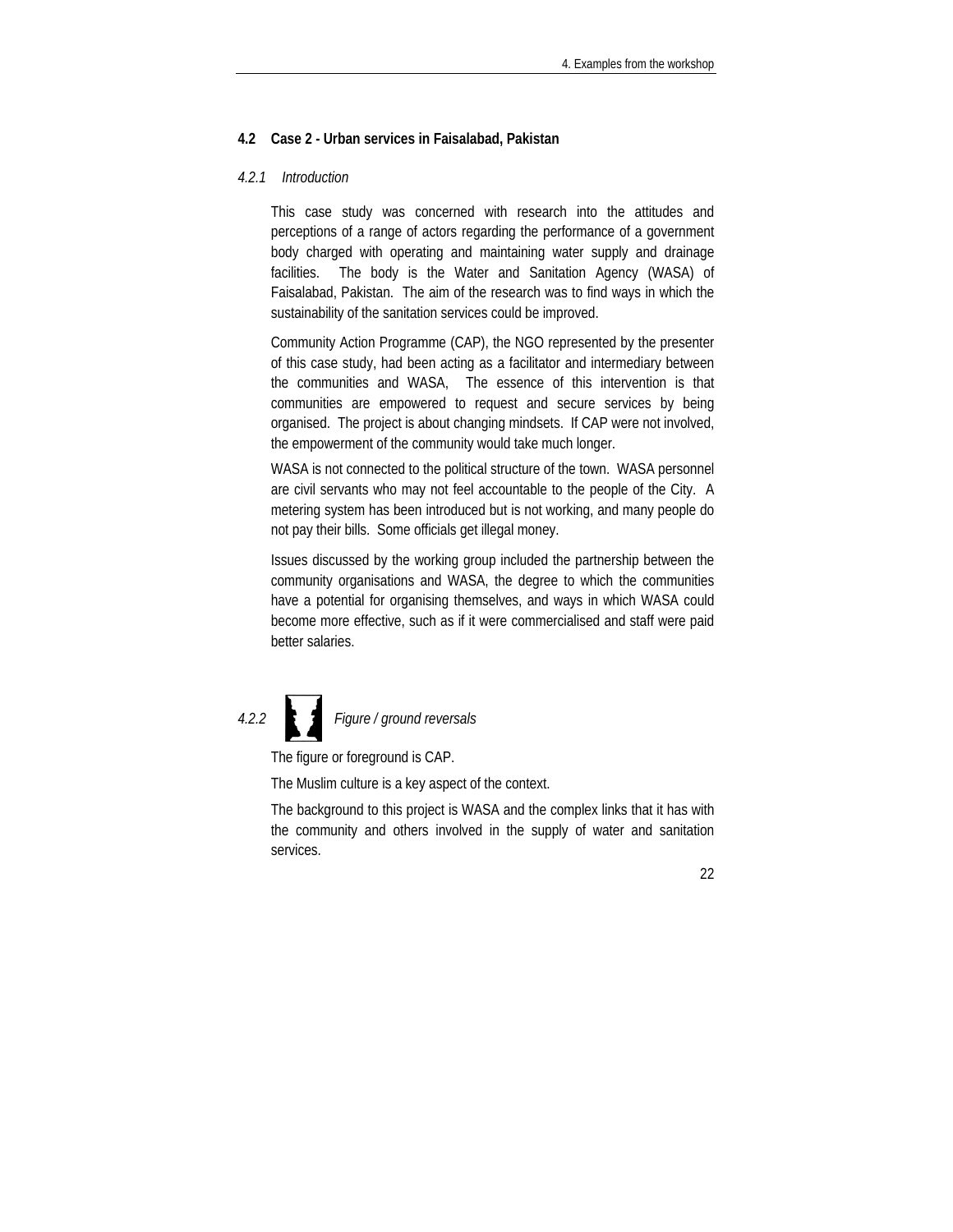*4.2.3 Comparison to a stapler* 

- If the staples in a stapler are not organised properly, the stapler will not operate; if the community is not organised well it will similarly not achieve much.
- Just as a stapler needs pressure from outside to make it work, so the O&M system needs external pressure to make it operate. One has to know how to operate a stapler – how much pressure to put on it to get the best results.



*4.2.4 Paradigms and alternatives* 

| Paradigms proposed by case study<br>group to describe the design of the<br>existing project | Challenges and revisions<br>proposed by another group                                      |  |
|---------------------------------------------------------------------------------------------|--------------------------------------------------------------------------------------------|--|
| Community organisation is the most<br>effective way to get better services.                 | Organisation begins at the<br>household level.                                             |  |
| WASA can be forced to provide better<br>services by CBOs.                                   | Involvement of private sector<br>increases effectiveness.                                  |  |
| People are the owners of the systems.                                                       | Government is the owner of<br>public facilities.                                           |  |
| All community members need services.<br>Public services (should be) available for<br>all.   | No free service.<br>Particular services to be provided<br>to individual clients on demand. |  |
| NGOs are good.                                                                              | Not all NGOs are good.                                                                     |  |
| People are not organised and the<br>communities are not organised                           | Each community has needs, clear<br>rules, regulations, roles and<br>responsibilities.      |  |
|                                                                                             | Communities are organised in<br>their own way.                                             |  |

*4.2.5* Ö *Output of group – example of paradigms and implications* 

Paradigm Partnerships which create win-win situations are a precondition to the achievement of effective service delivery

Implications • It is necessary that the interests and motivation of all actors are known.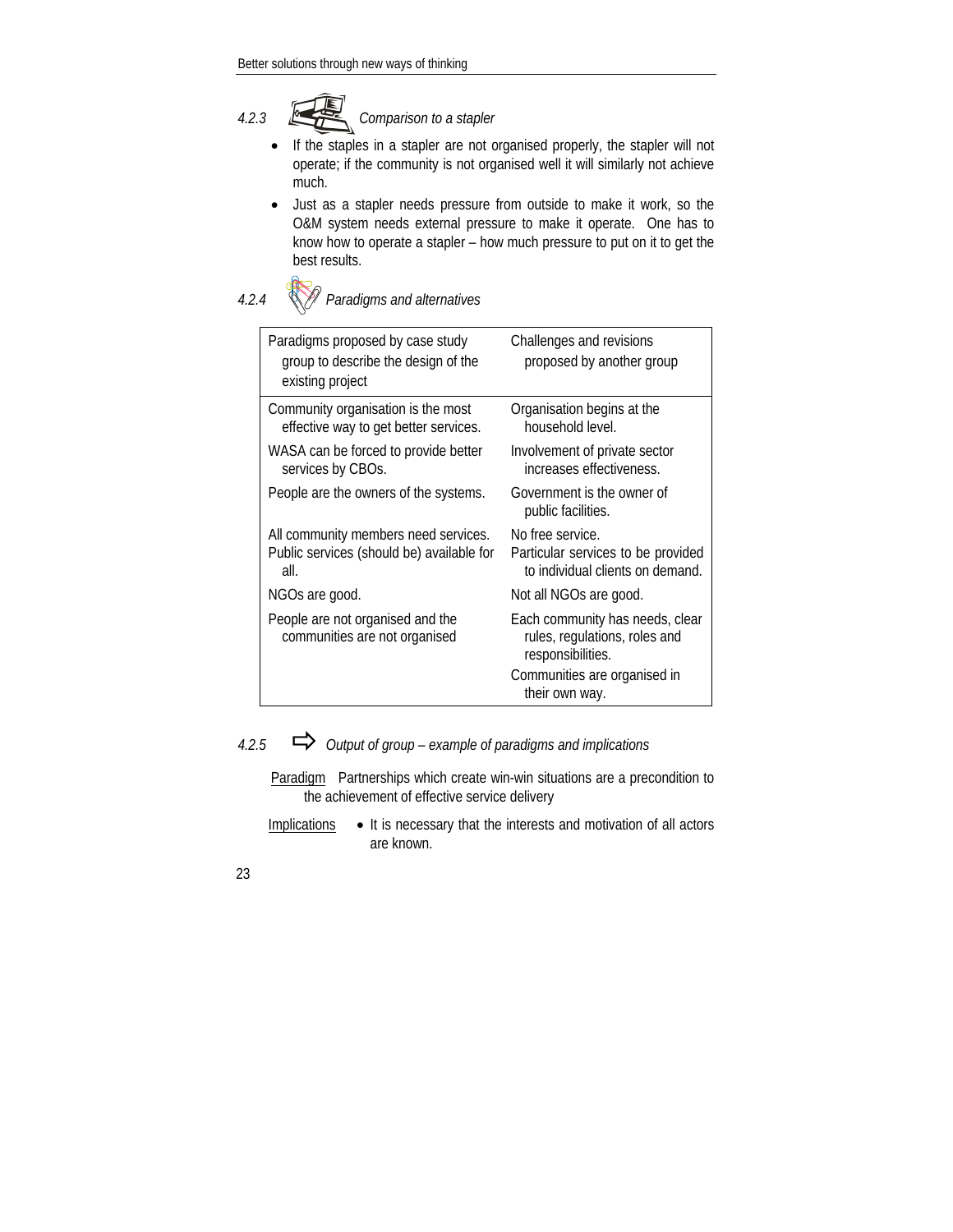- <span id="page-27-0"></span>• It is necessary that the constraints faced by the actors are known.
- A platform needs to be available where the actors can negotiate their interests.
- Competence and methodology need to be available to deal with conflicting positions.
- Conditions must be created so that decisions & co-operative arrangements are made at local level.

#### **4.3 Case 3 – Franchise for solid waste collection in Ghana**

#### *4.3.1 Introduction*

This case study describes a pilot-scale project for collecting solid waste in a low-income neighbourhood in Kumasi in Ghana. The project was set up with World Bank assistance. This initiative follows the failure of conventional waste collection approaches, because of inadequate funding for vehicle repairs and replacements, which resulted in only partial service coverage, which, in turn, resulted in low fee collection efficiencies. In accordance with the trend for decentralisation and private sector participation, three franchisees were appointed to collect the waste from house to house using donkey carts. The initial fee collection efficiency was 91%, and the service was well received. The project design included a declining subsidy payable to the franchisees in the expectation that fee collection efficiencies would initially be low. Monitoring of the franchisees (in financial and operational terms) was inadequate. Some residents complained about harsh treatment of the donkeys, so tractors and trailers have been introduced. The City Authorities have retained the responsibility for secondary transportation and disposal.

This pilot project already shows some paradigm shifts.

- Engineers usually prefer large machinery and like to be seen to be in charge, but this pilot project used small simple vehicles and gives the local community a greater role. The paradigm has shifted from *Big is beautiful* to *Small is smart*.
- The choice of donkey carts seems to be reversing the direction of progress.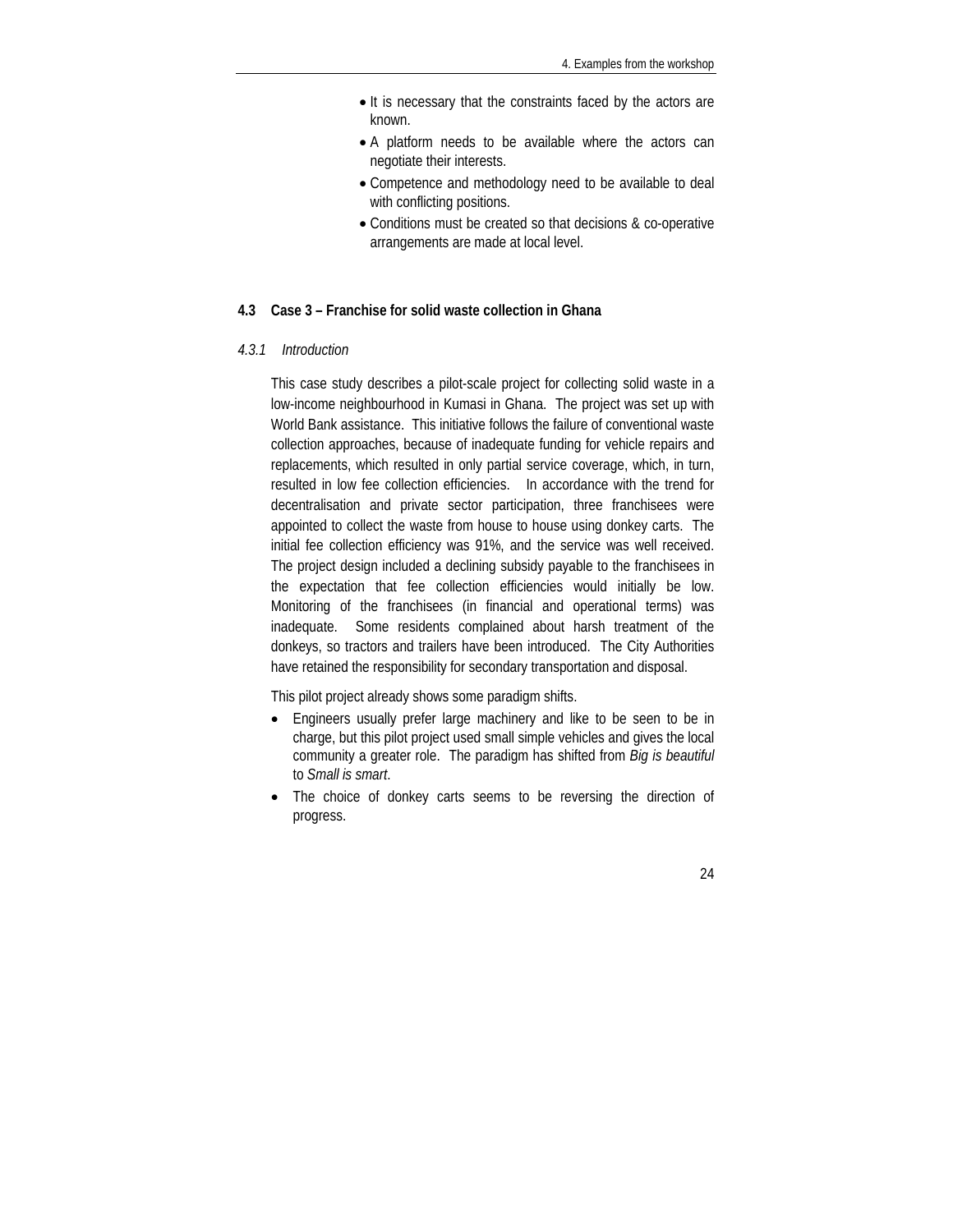• Previously all municipal income had been gathered into a central pot, but in this project the private sector franchisees collect the primary waste collection fees themselves, and none of the collected money goes near the municipal Treasurer's Department.



*4.3.2 Wearing another hat – the perspective from second choice careers.* 

| Profession     | Opinion                                                                                            |
|----------------|----------------------------------------------------------------------------------------------------|
| Farmer         | Use organic waste for urban agriculture.                                                           |
| Mechanic       | Tendering procedure should be more open, there should<br>be more flexibility on technology choice. |
| Army officer   | Use military resources to keep cities clean in peacetime.                                          |
| Historian      | Why privatise primary collection but not the secondary?                                            |
| Musician       | There should be no subsidies.                                                                      |
| Economist      | Banks should provide loans for equipment.                                                          |
| Medical doctor | Municipality should take care of hospital wastes.                                                  |



## *4.3.3 Figure / ground reversals*

| Figure - Attention is focused on:                                        | Ground - Left in the background:-                                                           |  |  |  |  |  |
|--------------------------------------------------------------------------|---------------------------------------------------------------------------------------------|--|--|--|--|--|
| Primary collection                                                       | Secondary collection, disposal, recycling,<br>integrated management                         |  |  |  |  |  |
| The interface between the<br>primary collection service<br>and residents | The link between the primary collection<br>service and the secondary<br>trans-<br>portation |  |  |  |  |  |
| The priorities of the municipality                                       | The priorities of the community                                                             |  |  |  |  |  |
| Subsidies from taxes                                                     | Full cost recovery from beneficiaries                                                       |  |  |  |  |  |
| Operations of franchisees                                                | Municipal roles and capacities                                                              |  |  |  |  |  |
| Collective waste management<br>service                                   | Individual responsibility for waste<br>management                                           |  |  |  |  |  |
| Solid waste collection                                                   | General urban planning and management                                                       |  |  |  |  |  |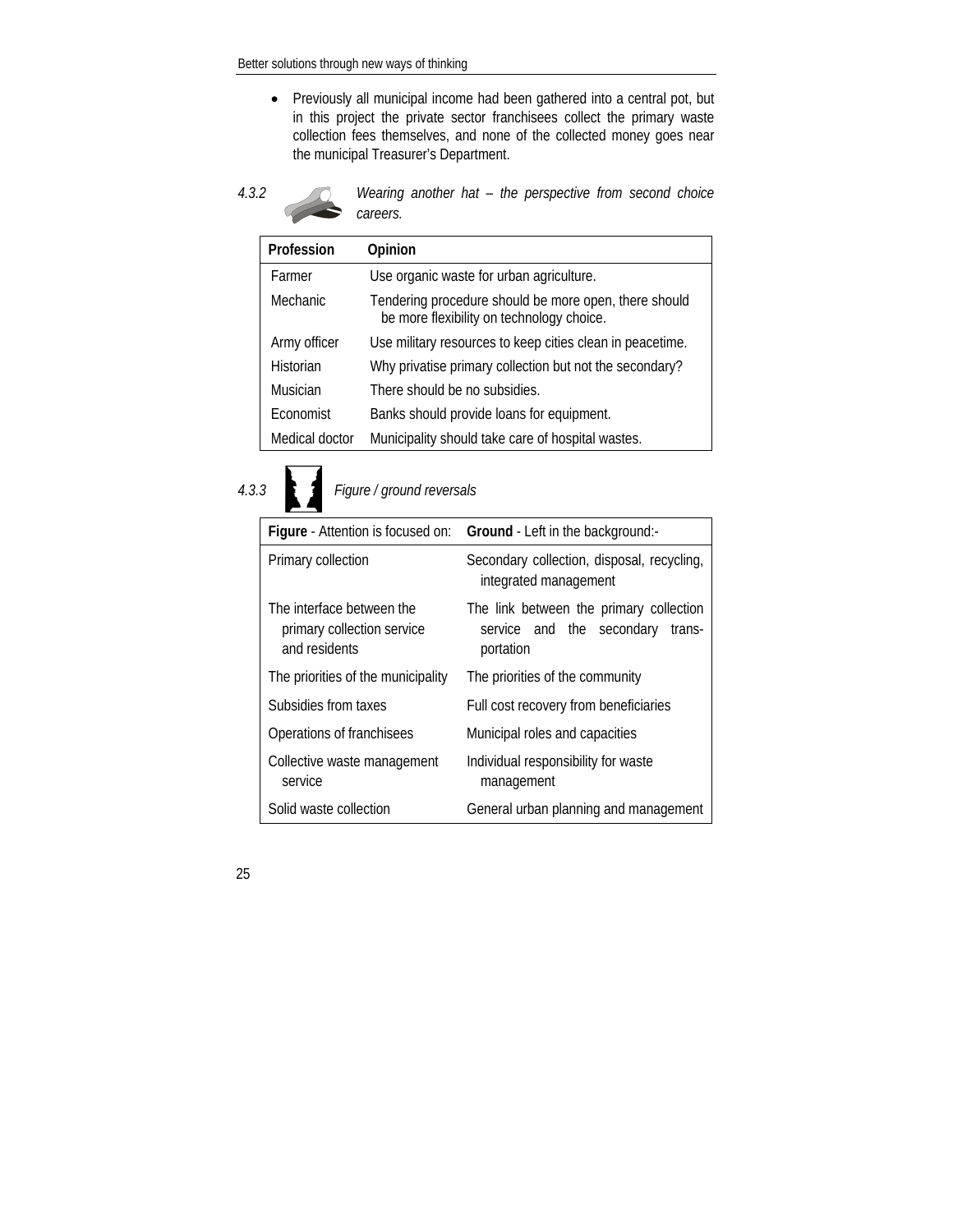*4.3.4 Comparison to a stapler* 

Pictures showed

- A stapler with a great thickness of paper between its jaws so that there is no possibility of stapling all the sheets together – it is overloaded. This situation symbolises both the Local Government and the waste collectors.
- Another picture shows a broken stapler, unable to serve any useful purpose. This represents the broken trucks that litter the vehicle depot in Kumasi and are totally unserviceable.

*4.3.5 Paradigms and alternatives* 

| Paradigms proposed by case study<br>group to describe the design of the<br>existing project | Challenges and revisions proposed<br>by another group            |  |  |  |  |  |
|---------------------------------------------------------------------------------------------|------------------------------------------------------------------|--|--|--|--|--|
| Privatised public services lead to<br>better results.                                       | Government services can also be run<br>efficiently.              |  |  |  |  |  |
| All services must be paid for.                                                              | Only satisfactory services should be<br>paid for.                |  |  |  |  |  |
| Least cost solutions should always<br>be selected.                                          | Sustainable solutions are not always<br>the cheapest.            |  |  |  |  |  |
| The community needs external<br>support and guidance.                                       | The community should fight for self-<br>sustainability.          |  |  |  |  |  |
| The community's own resources<br>(human, financial) are inadequate.                         | Community resources are priority.                                |  |  |  |  |  |
| Somebody should take care of our<br>waste.                                                  | Take care of your waste yourself.                                |  |  |  |  |  |
| The system will not work without<br>subsidies.                                              | Stopping subsidies does not<br>guarantee the willingness to pay. |  |  |  |  |  |
| Willingness to pay will increase.                                                           | Viable systems always work without<br>subsidies.                 |  |  |  |  |  |
| All garbage is useless.                                                                     | All garbage has a value.<br>Some garbage should be re-utilised.  |  |  |  |  |  |
| Donkey drivers take care of their<br>donkeys.                                               | Donkey drivers are cruel to their<br>donkeys.                    |  |  |  |  |  |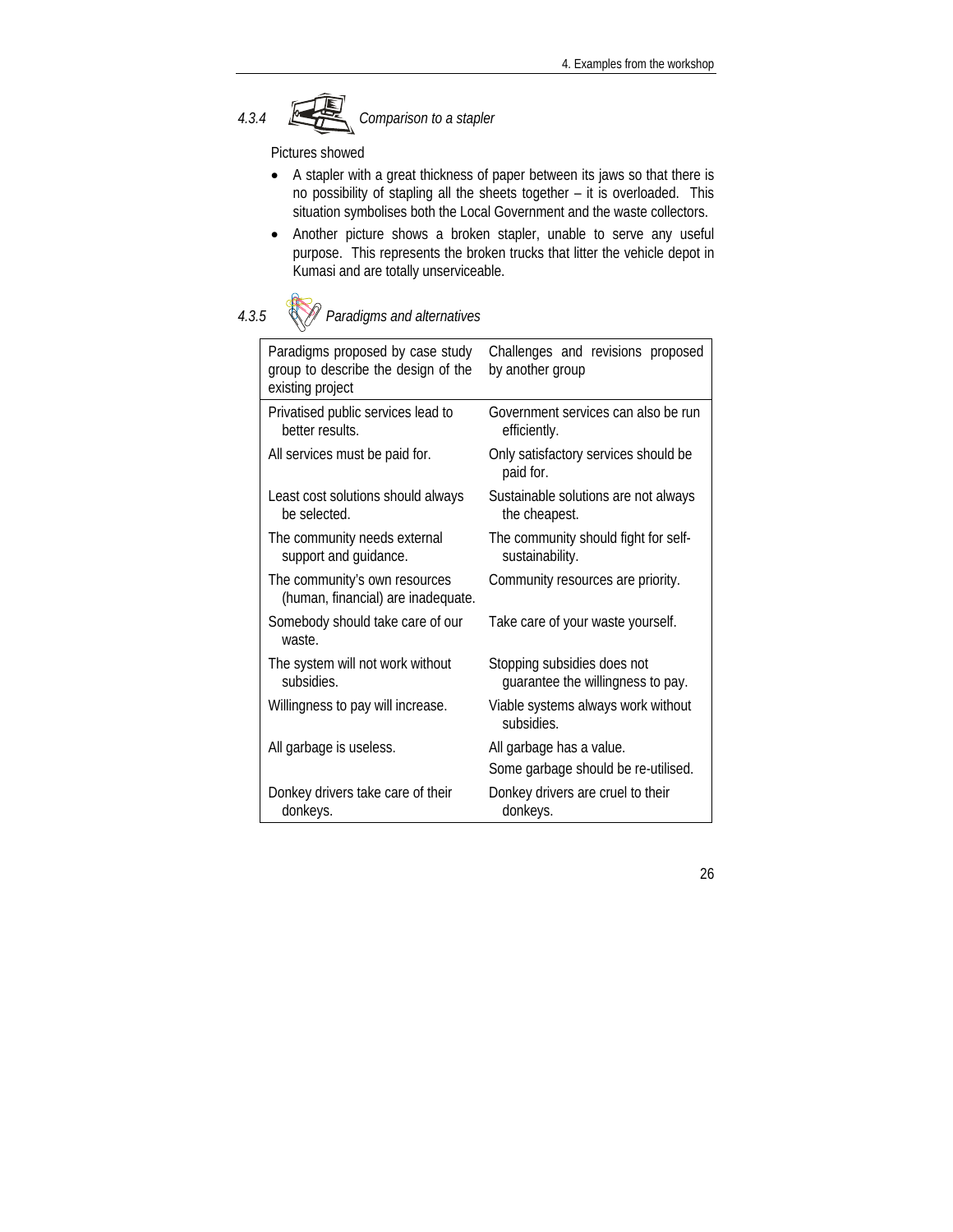### <span id="page-30-0"></span>*4.3.6* Ö *Output of group – example of paradigms and implications*

Paradigm Strong public institutions are essential in solid waste management.

- Implications Need for improved franchise management
	- Need for improved legislation and enforcement
	- Clear definition of roles and responsibilities
	- Need for good performance monitoring

#### **4.4 Case 4 - Maintaining rural water supplies in Lesotho**

#### *4.4.1 Introduction*

During the thirty years since the Department of Rural Water Supply (DRWS) was set up to provide safe water to Lesotho's villages, a number of paradigms have been followed and proposed in the quest to ensure that the water supply systems are kept in good working order. By the late 1980s water production actually went into decline, as more and more breakdowns were not repaired. At one stage a study by an independent consultant concluded that 30% of the systems were not functioning. In response to this situation the following paradigms were proposed:

- Operation and maintenance should be considered at the stage of the feasibility study.
- Maintenance is the responsibility of the communities that use the supplies.
- Maintenance should be decentralised and privatised.
- More efforts should be devoted to preventive maintenance.
- Repairs should be made by an area minder if a local minder cannot do them.
- Inspection should be paid for by the Government.

The new approach included decentralising, using the private sector and increasing the emphasis on preventive measures. Two models were being considered –

- the *Area Minder* system in which a contractor is retained to service supplies in a given area and paid for work by the community, and
- direct contracting by the communities.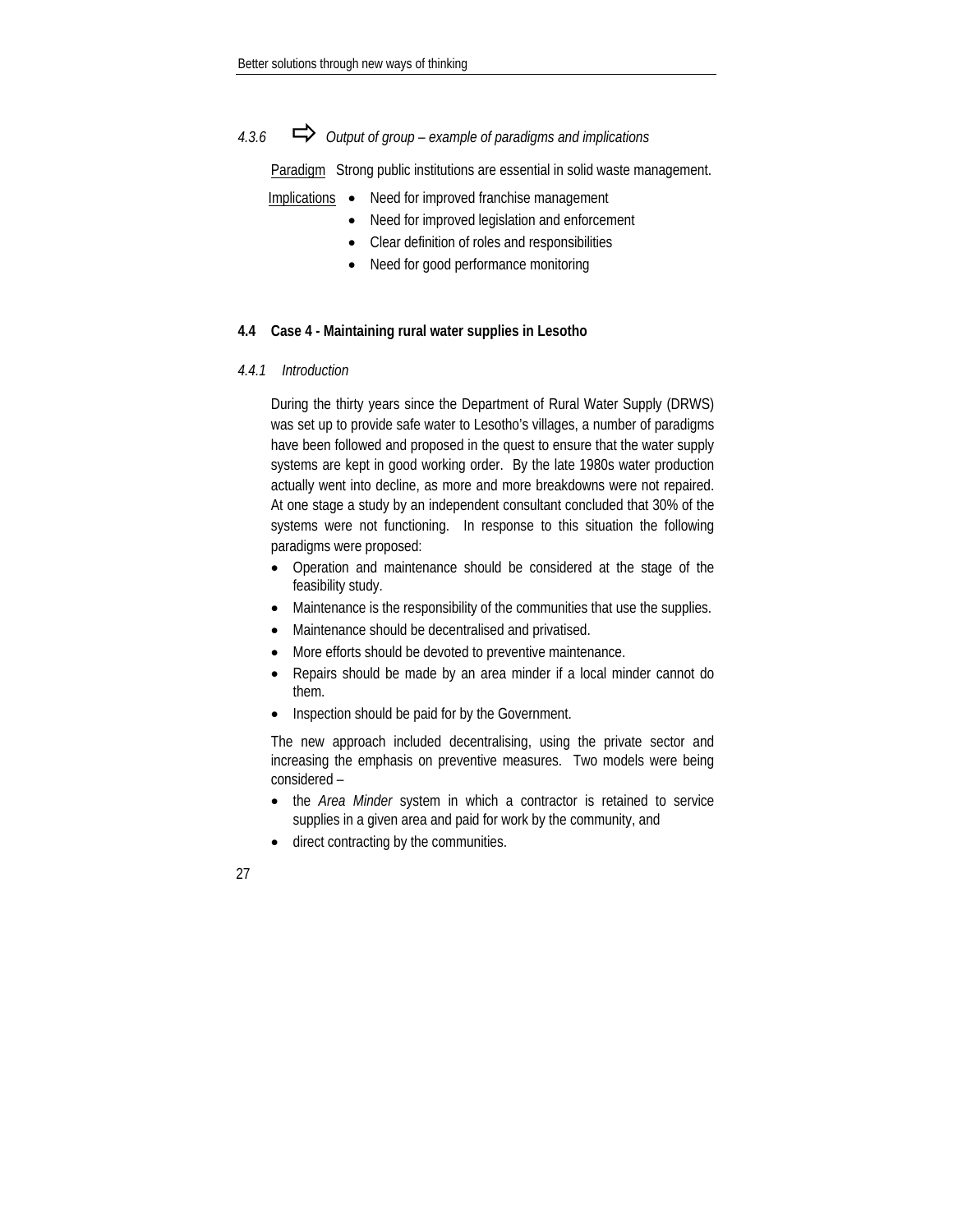| 4.4.2 Wearing another hat $-$ the perspective from second choice careers. |  |  |  |  |
|---------------------------------------------------------------------------|--|--|--|--|
|                                                                           |  |  |  |  |

| Profession  | Opinion                                                                         |
|-------------|---------------------------------------------------------------------------------|
| Sociologist | The responsibility for O&M should rest with the people.                         |
| Film maker  | Different groups in the village should use their artistic abilities             |
| Sociologist | Social mobilisation can create a sense of ownership.                            |
| Architect   | Services should be improved.                                                    |
| Sociologist | Community structures need capacity building.                                    |
| Lawyer      | Village water committees should be formalised by giving<br>them a legal status. |
| Architect   | Consider the need for transport.                                                |
| Economist   | A fund for O&M should be set up with no subsidies.                              |

# *4.4.3 Figure / ground reversals*

**Figure** Attention has been focused on the private sector, the government and the role of the community

**Ground** The following aspects were considered to have been left in the background:

- formalising the roles of caretakers
- gender issues
- political structures
- cultural appropriateness
- cost recovery

.

- a grass-roots approach
- the institutional structure
- community ownership
- the use of affordable and appropriate technology
- transparency
- payment for water services
- the roles of different stakeholders
- effective delivery of services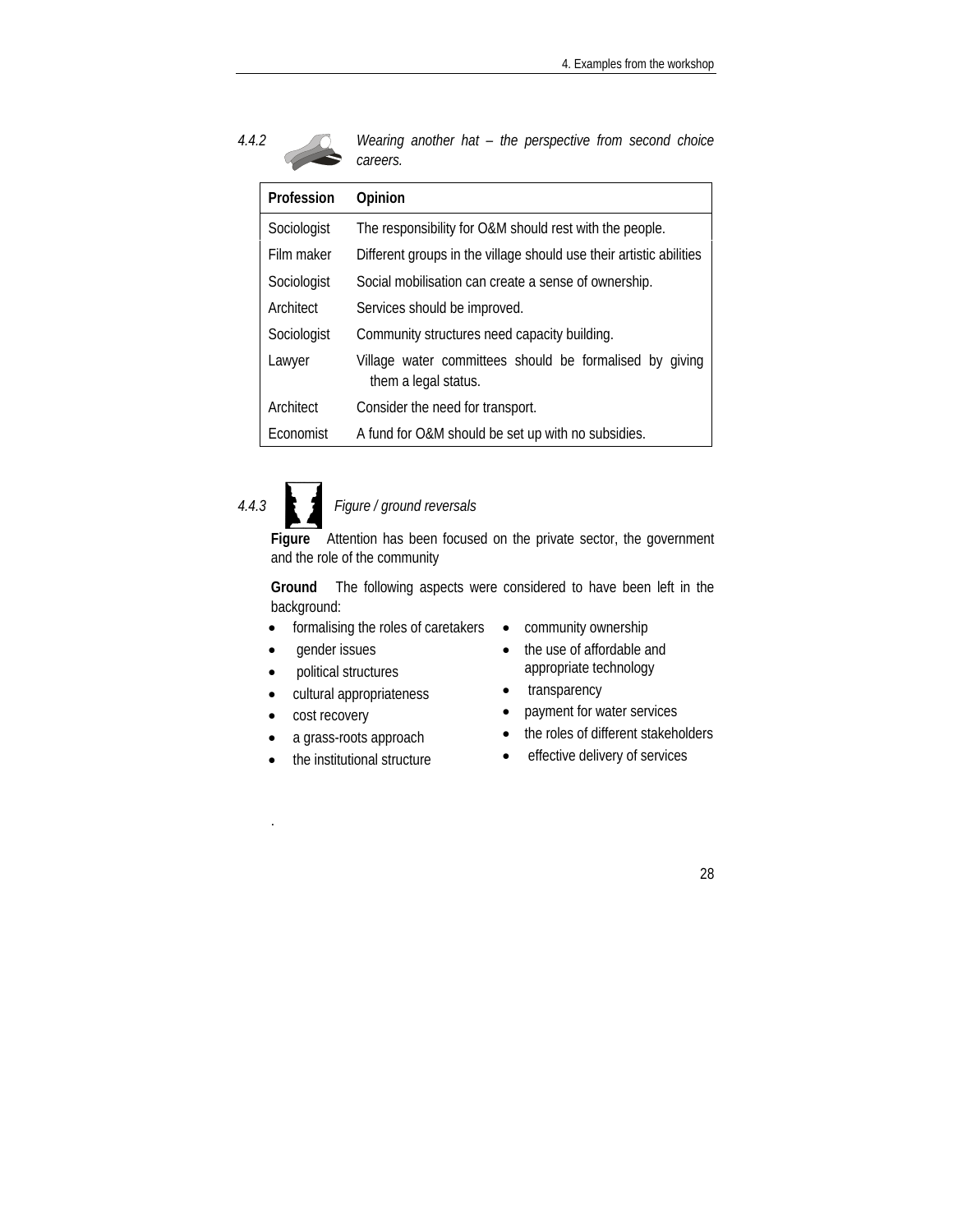# *4.4.4 Comparison to a stapler*

As a stapler binds sheets of paper together, the chosen approach must bind the community, private sector and government together.

| 4.4.5 | Paradigms and alternatives                                                                                          |                                                                                                       |
|-------|---------------------------------------------------------------------------------------------------------------------|-------------------------------------------------------------------------------------------------------|
|       | Paradigms proposed by case study<br>group to describe the design of the<br>existing project - some examples         | Challenges and revisions proposed<br>by another group                                                 |
|       | Privatisation of O&M.                                                                                               | The private sector is a parasite.<br>Keep away from the private sector.                               |
|       | Government plays a regulatory role.<br>O&M managed by the community is<br>better than O&M managed by<br>government. | Shared responsibilities between<br>government and civil society.<br>O&M is the user's responsibility. |

## *4.4.6* Ö *Output of group – example of paradigms and implications*

Paradigm The private sector is a good option for operation and maintenance

| <b>Implications</b>                | Next steps                                                                                                                               |
|------------------------------------|------------------------------------------------------------------------------------------------------------------------------------------|
| Legal implications •               | Make provision for accommodating new legal<br>requirements.<br>Advocacy for changes in legislation.<br>Enactment and enforcement of law. |
| Undermining<br>users' interests.   | Signing agreement between VDC* and the<br>contractor.                                                                                    |
| Dilution of sense<br>of ownership. | Entrusting the responsibility for supervision and<br>monitoring of the private sector to the VWC*.                                       |
|                                    | Recommendation of the VWC* to be a precondition<br>for renewal of contracts.                                                             |

table continues …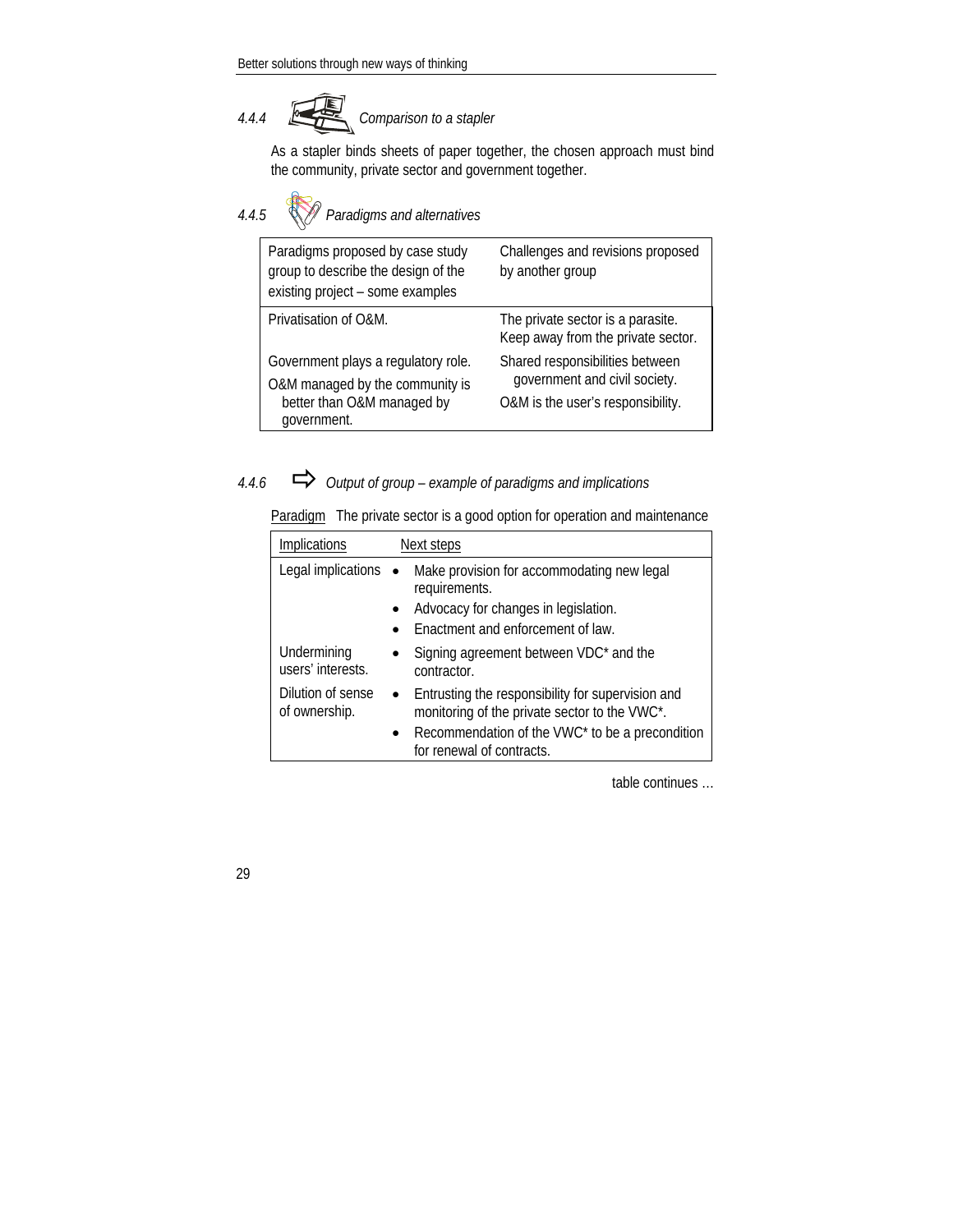<span id="page-33-0"></span>

| <b>Implications</b>                                            | Next steps                                                                                                                                                                                    |
|----------------------------------------------------------------|-----------------------------------------------------------------------------------------------------------------------------------------------------------------------------------------------|
| Potential increase<br>of water charges.                        | Conditions stipulating service level and tariff to be<br>included in the agreement.<br>Tariff revisions to be approved by VWC/VDC*.<br>$\bullet$<br>Rules for tariff revisions to be defined. |
| Excessive burden<br>on poorest<br>segments.                    | Ensure concessionary rates for minimum lifeline<br>$\bullet$<br>requirement of water.                                                                                                         |
| the private sector. $\bullet$                                  | Lack of interest by • Provision of an economic scale of operation.<br>Create a conducive environment for private sector<br>participation.<br>Provide rewards or incentives.                   |
| Limited<br>experience of<br>private sector in<br>water supply. | Capacity building.<br>Training.                                                                                                                                                               |

\* VDC is Village Development Council, with responsibility for a number of villages. VWC is Village Water Committee, one in each village

#### **4.5 Postscript**

This chapter has listed many paradigms. They have not been offered as ready-made off-the-shelf products, but have been presented to serve as indicators of processes. They are, in many cases, the first attempts to define paradigms; many of the workshop participants did not understand clearly the meaning of the word "paradigm" at the start of the workshop. The examples in this chapter should therefore be seen as first steps, but they also serve to indicate how much one can learn in a week.

Because of space limitations it has not been possible to present all the outputs of the groups.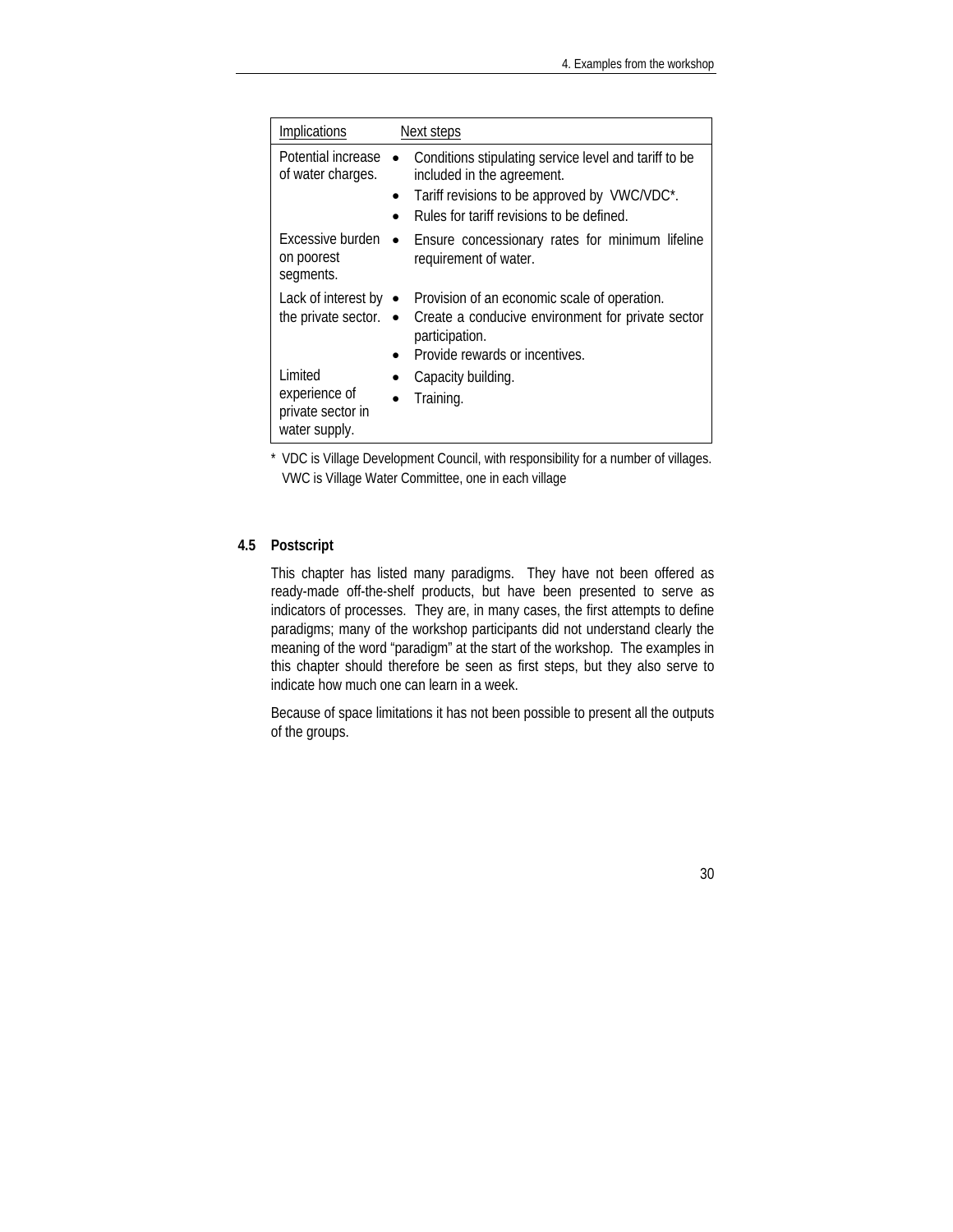#### <span id="page-34-0"></span>**5. Reflections and conclusions**

#### **5.1 The need for radical thinking**

This booklet has attempted to expose some of the roots of water supply and sanitation planning – the assumptions and paradigms that influence the questions that we ask and the solutions that we propose. It has also aimed to present some tools that can be used to investigate these roots and find better alternatives. These tools can be used in groups or by individuals to identify the thinking that has led to the methods and models that we work with, and to open up possibilities for new ways of thinking about familiar issues.

In water and sanitation projects, especially in cases where they are not progressing as we would like them to, we can try to understand what is the "hidden" paradigm that acts as an unconscious driving force. There may be different conflicting paradigms, each person in the project having a different, unspoken one.

Over the last decade, progress has been made in improving the operation and maintenance of water supply and sanitation schemes, but the situation is not yet satisfactory. Too many people are still without access to a reasonably convenient source of wholesome water, and suffer from the lack of decent and hygienic sanitation. If the process of implementing improvements in water supply and sanitation is compared to a journey, we need to ask ourselves if it is enough simply to make small modifications to the route or timing, or whether we need to head for a different destination, or use a different means of transport.

#### **5.2 Effort, time and technique are needed**

Most new ideas and shifts in paradigms will not come automatically, without effort. Unless we take the trouble to shake ourselves free of unnecessary assumptions, to look for another perspective and listen to others, to look for the background or context, we will probably continue to think and move in basically the same direction. We have been given tools, but tools achieve nothing unless they are picked up and used.

It is useful to take time to consider paradigms, mindsets, approaches. It is *more* useful to take time to discuss them with others, particularly if the group is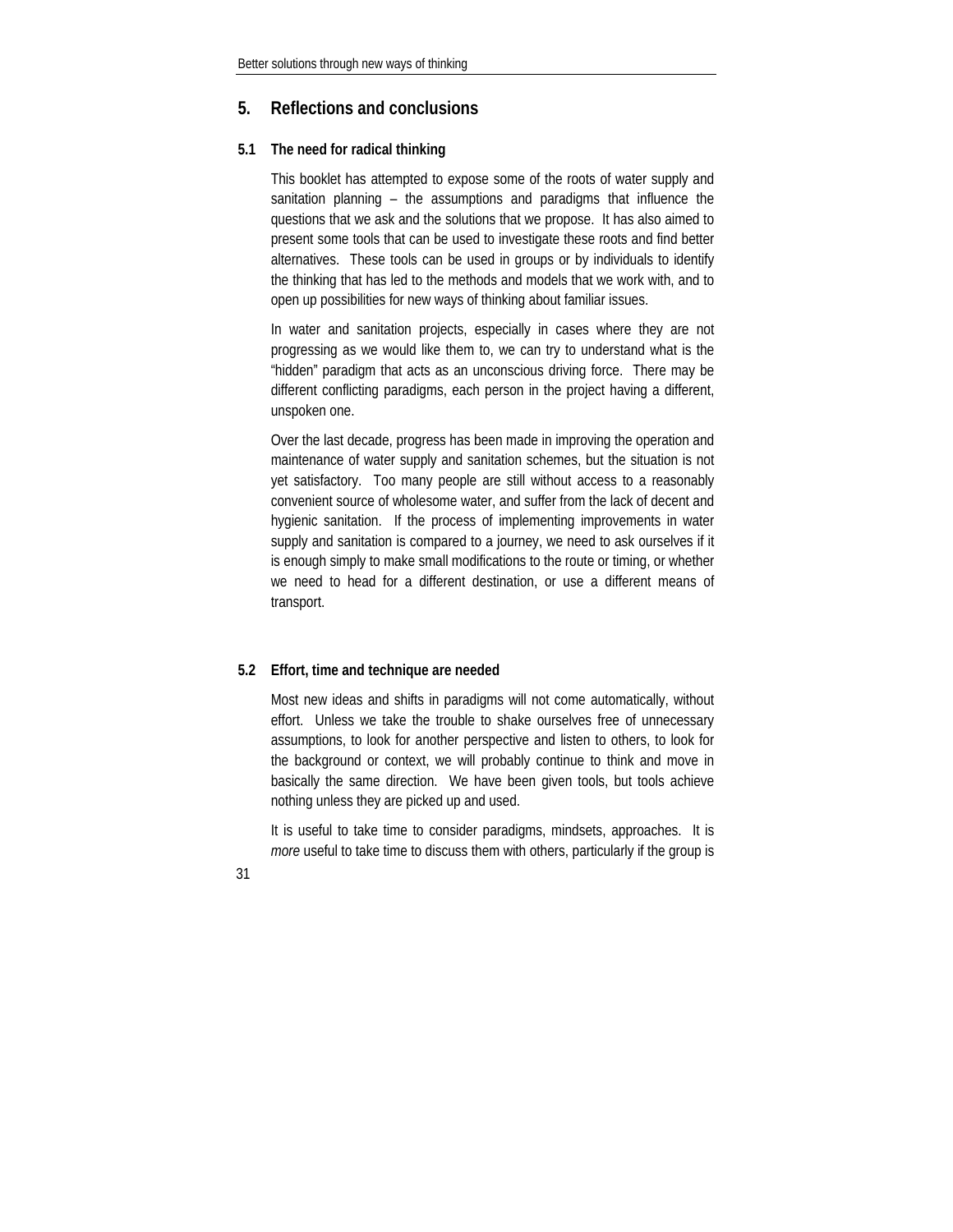<span id="page-35-0"></span>mixed (i.e. participants come from different backgrounds - educationally, culturally, professionally, and in terms of nationalities or roles). It is *most* useful to discuss paradigms in a mixed group using tools to structure and guide the discussion.

It is worthwhile to write down and agree on the precise formulations of paradigms that are in current use, rather than just discussing them in vague, general terms. Because the paradigm dictates or moulds the solution (mostly unconsciously), it is important to be fully aware of the paradigm that has previously been ignored in the background.

#### **5.3 Paradigms and planning**

The workshop experience showed that if we devote time to establishing and distinguishing the paradigm, the plan and actions will follow much more easily and naturally.

Different paradigms lead to different plans. Perhaps we tend to move too quickly to the stage of working out the details, the next steps, the plan of action. We often need to take the time to reflect on the basic paradigm that, perhaps unconsciously, has set the direction of our thoughts. This was the experience with the group work, in which considerable time was spent applying different tools and approaches to develop innovative paradigms, but once these paradigms were established, the detailed implementation programme could be proposed relatively quickly. The most creative aspect of the group work was in the challenging and formulating of paradigms, rather than the listing the implications that followed from them. Some of the challenges to the paradigms do not seem serious or realistic, but such flights of fancy can result in escaping from unnecessary assumptions, discovering new perspectives with "new eyes" and landing on fresh ground.

In our project planning, we need to schedule our sessions to ensure that there is time to discuss, develop, disagree on, and finally agree on paradigms. The agendas of our planning workshops should force us to first go back to the basic issues, so that we do not immediately rush to the details in order to complete our planning matrices. We need to find ways to incorporate mechanisms for reflecting on and challenging paradigms and assumptions. Reflecting on paradigms and assumptions in this way would help donors and partners to understand each other better, and to avoid conflict and tension at a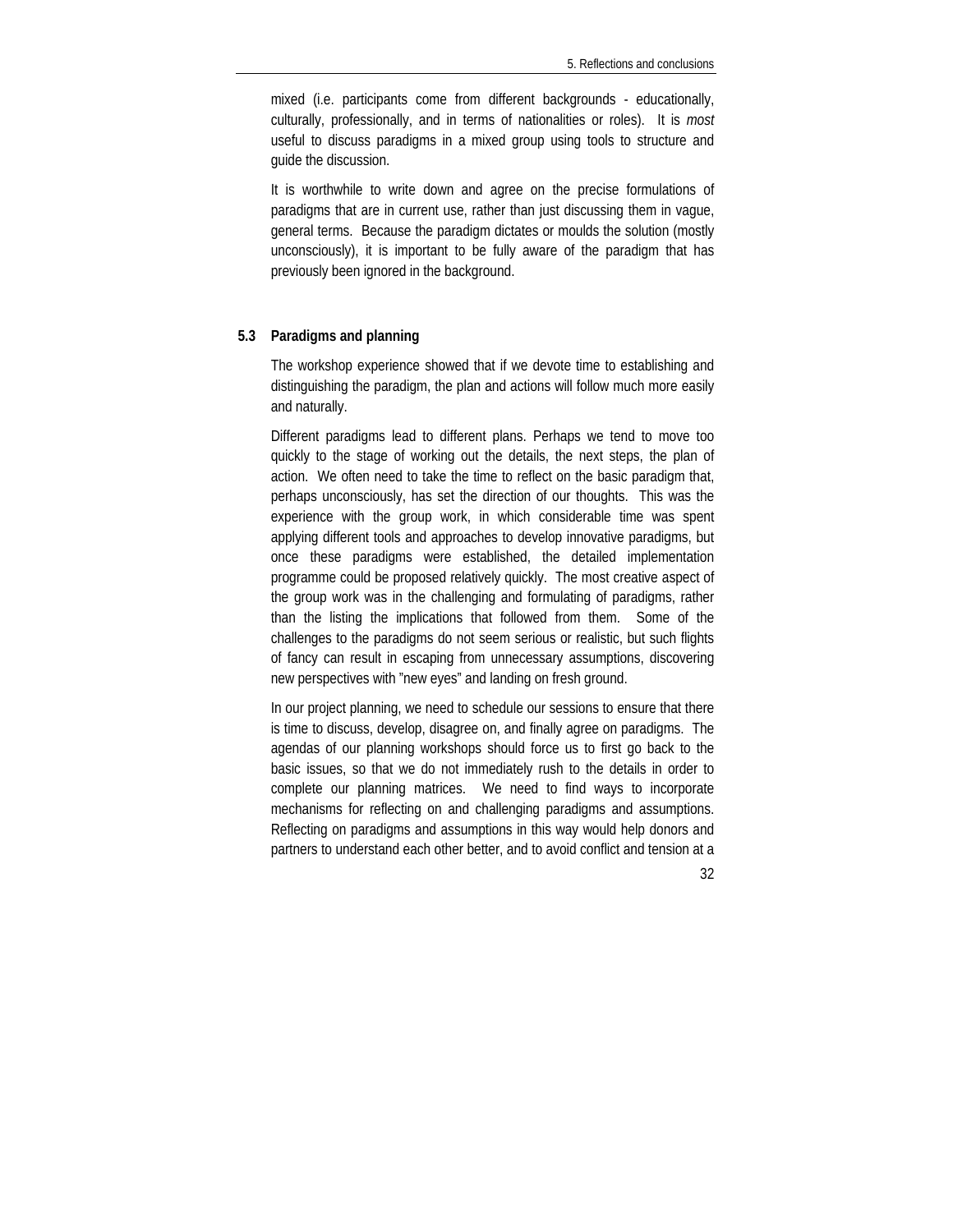<span id="page-36-0"></span>later stage when differences in paradigms and objectives start to become concrete.

#### **5.4 Practical advice**

When we return to our normal work situation, after a fresh or stimulating experience, the mindset around us can suck us right back into the old mode of thinking. We need to be committed to what we have discovered, without being unnecessarily stubborn.

We should be prepared that mistakes will be made when applying paradigm thinking to our projects. We need practice. We form the path by walking on it.

Even if we are convinced of the need for major change in paradigms, the magnitude of the task of trying to change the paradigms of agencies, senior managers or governments may make it seem impossible. We can draw strength from the lessons of history, that changes have occurred and that they are now occurring at an increasing pace, and we can use the increasing opportunities for networking to work towards that figure of 20% support that seems to be enough to start the shift of the paradigm.

If you think that you are too small to change anything or to have any effect, you have obviously never shared a bed with a mosquito.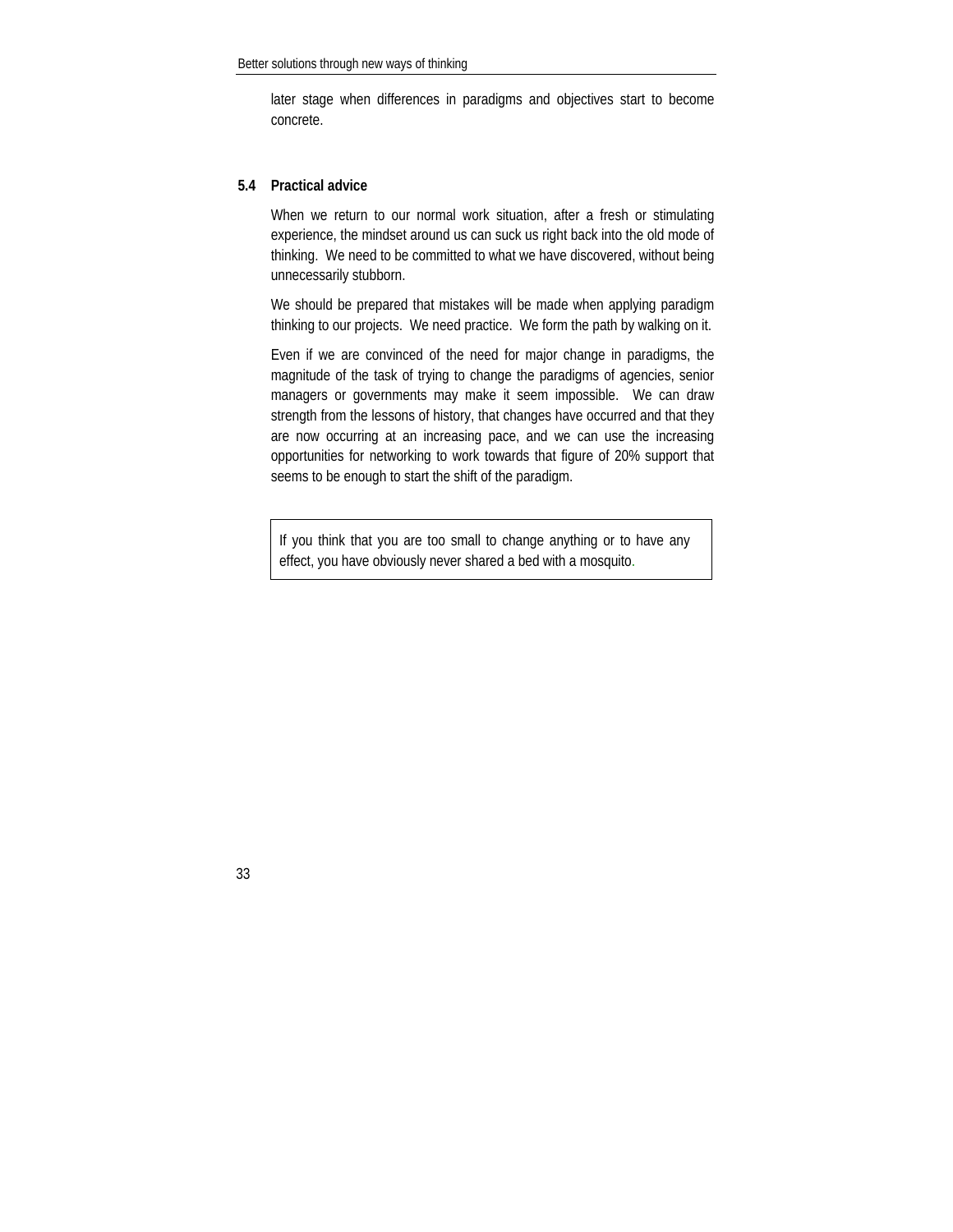#### <span id="page-37-0"></span>**Annex 1 More information about the Aguasan Workshop**

The booklet has been based on the 17<sup>th</sup> Aguasan Workshop. The Aguasan group is funded by the Swiss Agency for Development and Cooperation (SDC) and is directed by senior representatives of the leading Swiss agencies that are working in the field of water supply and sanitation.

A more detailed report of the Workshop has been prepared, and it can be downloaded from the **skat**\_foundation website at

http://www.skat.ch/ws/publ/publ.htm .

It may be also be possible to obtain a printed copy from **skat**\_foundation (at the address given on the reverse of the title page.)

There were 35 participants at the workshop, from 16 countries, including six from Asia, six from Africa, two from Eastern Europe. Many of the participants from Western Europe were engaged in development projects elsewhere.

The workshop included a range of activities, in addition to those referred to in this booklet. The programme started with some outdoor activities that taught a number of useful lessons, including

- How some tasks can seem so difficult or require so much work before we achieve success, and then appear so easy or obvious in hindsight, when we know how they can be accomplished;
- The importance of listening to and considering *all* suggestions instead of immediately operating in the conventional way;
- The importance of seeing the problem from the point of view of the other side or the other person, of putting ourselves in the shoes of the other and asking ourselves "Why does he think in the way that he does?";
- The importance of identifying the particular strengths or roles of each component, and designing the solution in accordance with these strengths, and
- The importance of deciding on a strategy only after we have considered the whole problem, (rather than considering only the first step at the beginning, and not thinking about later steps until the first has been accomplished).

The first part of the workshop was mainly devoted to a presentation of the significance of paradigms and how to perceive and modify them, by Elisabeth Stern. The method of presentation was very varied, and included individual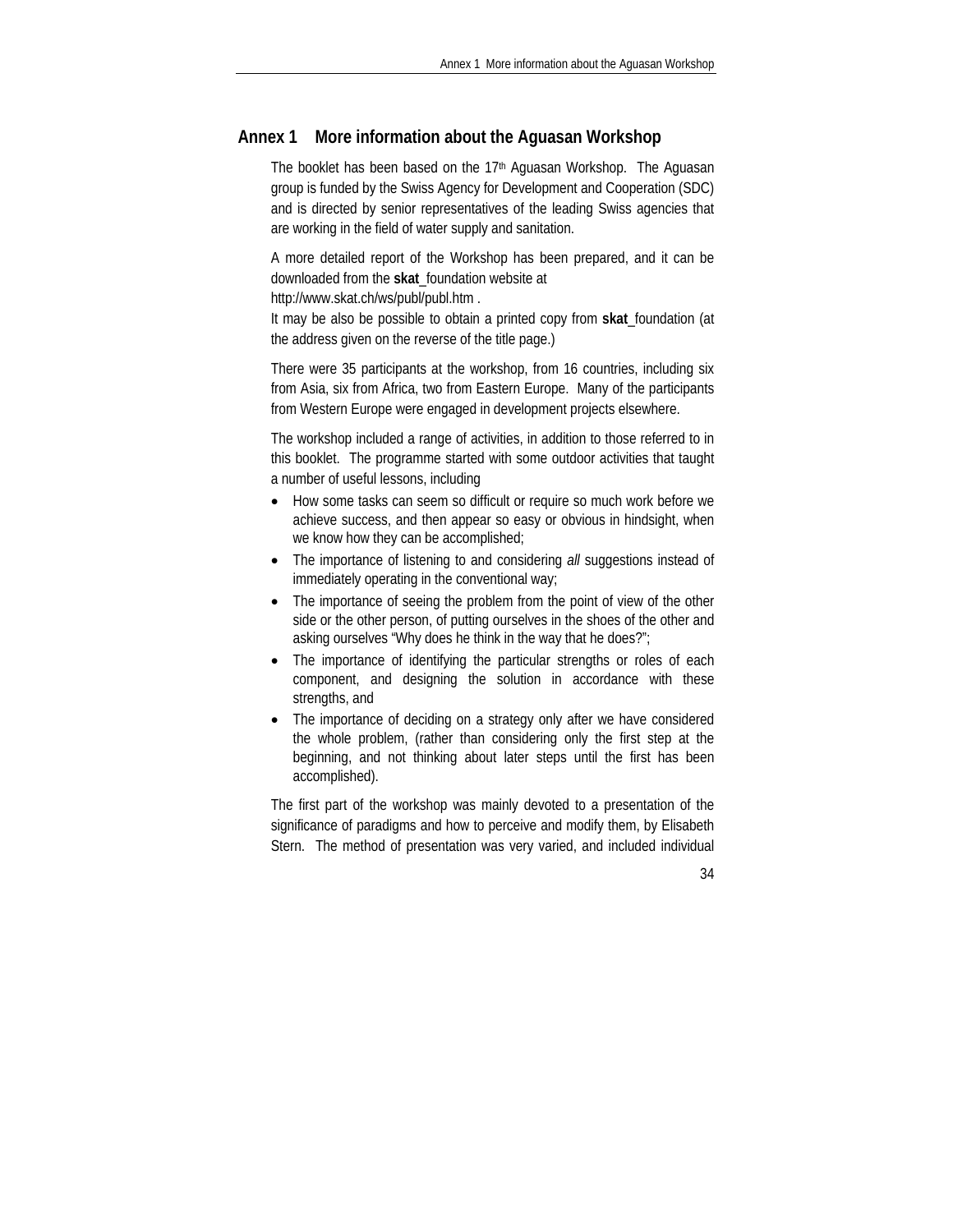and group exercises, considerable thinking and a good dose of laughter. We were introduced to the term "mind jogging" – an expression that includes exercise for the brain and shaking to produce new combinations of thoughts.

The second part of the workshop, moderated by Tonino Zellweger, focused on the four case studies, using them to provide practical examples of digging for paradigms and developing alternatives. Much of this work was done in four groups, with frequent reporting back.

A site visit was organised to a nearby village where an unconventional approach to stormwater drainage had been developed. This provided a very practical example of the process of changing paradigms and implementing the resulting planning, and showed the need for persistence and patience, to gain support for implementing such changes.

At the end of the week participants were asked to write down some of the most important ideas that they had picked up during the Workshop. They are listed in the Workshop Report. A small selection is included here.

- *It is more effective to be approximately right than perfect but stuck to an old paradigm. (We need to take some risk.)*
- *Don't be shy to explore crazy ideas.*
- *It needs a lot of discipline to apply "mind jogging" tools and not to fall back into the usual way of thinking.*
- *Now I have more tools for creative thinking.*
- *It is important to look at things from a distance, from outside, from below and above, and with the eyes and the hearts of others.*
- *All the time I am guided by paradigms which I am not aware of. I want to try to question my paradigms.*
- *Differences of opinion are not necessarily different opinions but how people see from different perspectives.*
- *Economic benefits are important motivators for changes of paradigms.*
- *There are more things to consider in the background in solving a problem than what is seen in the foreground.*
- *I have become more aware of the importance and difficulty of teamwork.*

Reflecting on the Workshop several months later, participants emphasised the importance of learning to look at issues from other viewpoints, and that paradigm shifting is an attitude and a mind-set, that needs ongoing training and continuous practice.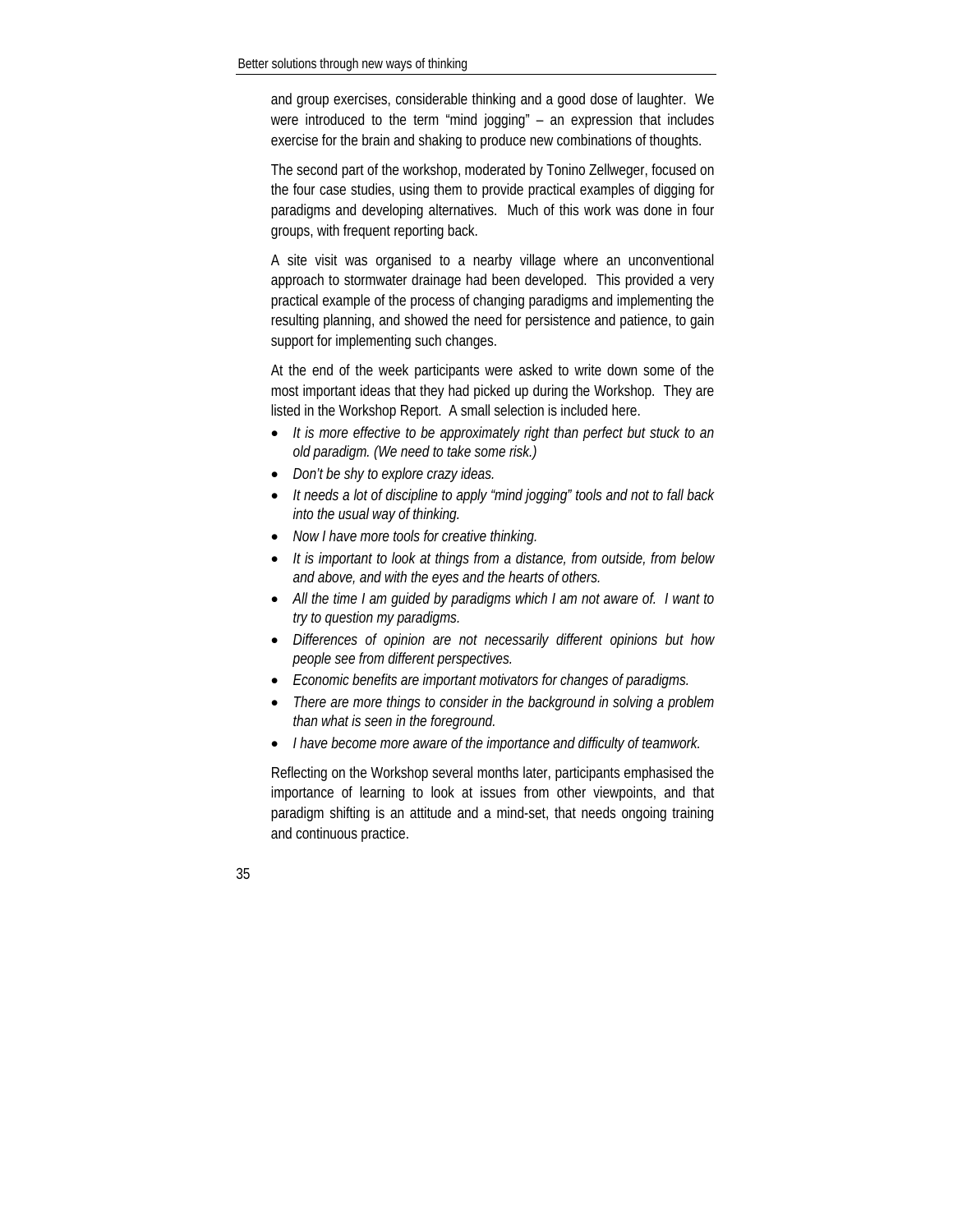#### <span id="page-39-0"></span>**Annex 2 Some solutions**



**Joining the dots** Crossing the river **CLO** (See Section 3.3.1)

First take the goat. On the next trip take the cabbage and on the return, bring back the goat. Leave the goat on the initial river bank and carry the wolf across. Finally come back for the goat.

The key to solving this problem is to realise that an item can be brought back after it has been taken across.

**Young lady, old lady** (Section 3.3.2) **My life is like a stapler in that …** 



The original picture has been modified slightly to make each character easier to see. In the top picture has been modified to accentuate the young lady, and in the lower the old lady is more clearly featured. The lower part of the nose of the old lady is the jaw of the young woman.

(See section 3.3.5)

There are no right answers to this exercise – one answer can be as good as any other. Here are some examples

- My life is like a stapler in that its significance comes from many small events.
- My life is like a stapler in that I need to be pushed to achieve anything.
- My life is like a stapler in that I am different from others and have a part to play in the bigger picture – an office needs computers and telephones and hole punchers as well as a stapler.
- My life is like a stapler in that I should not underrate the importance of little things (like staples).
- My life is like a stapler in that when I try to do too many things at once, I do nothing properly.